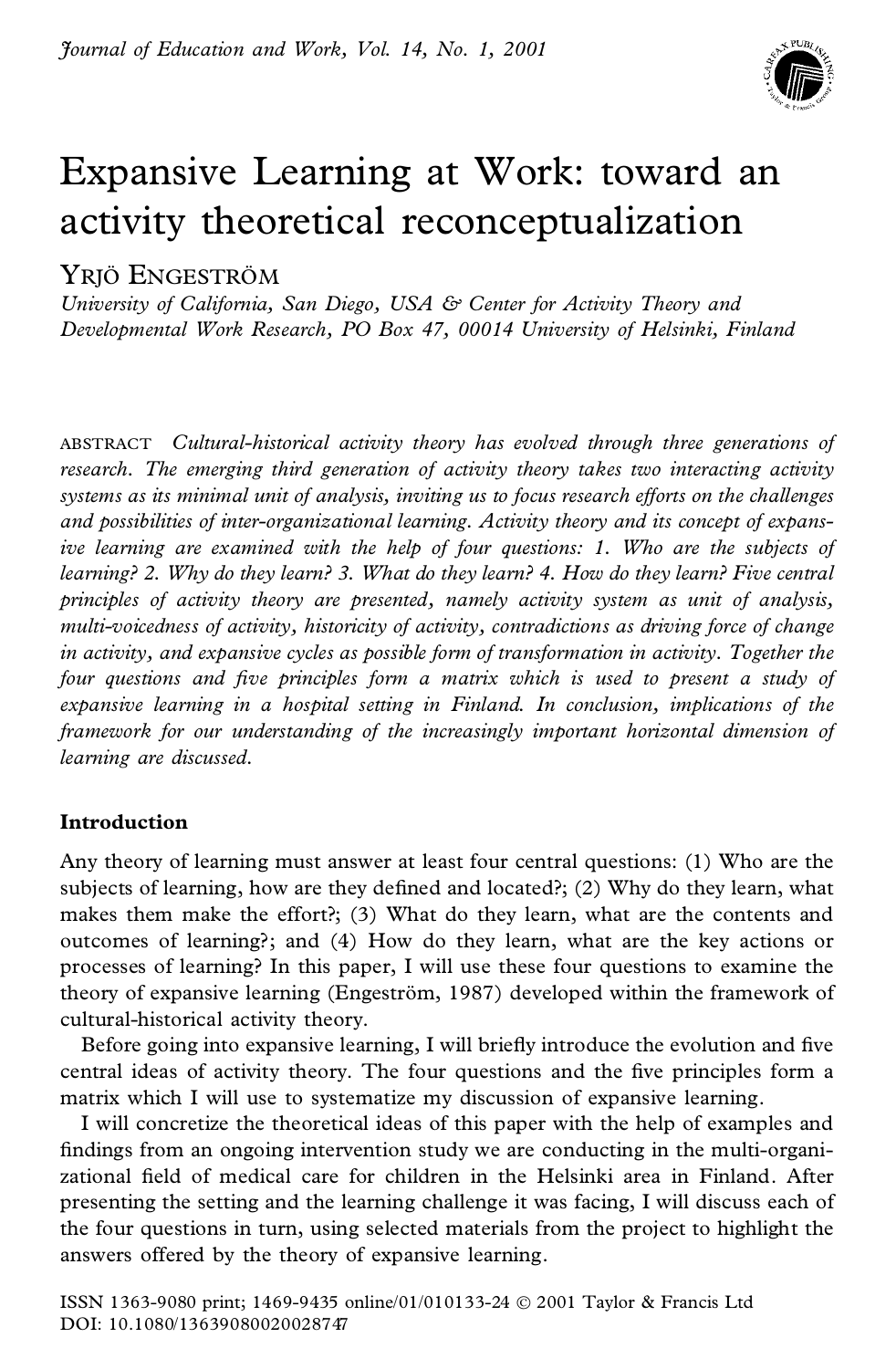

FIG. 1. (A) Vygotsky's model of mediated act and (B) its common reformulation.

I will conclude by discussing the implications of the theory of expansive learning for our understanding of directionality in learning and development.

#### **Generations and Principles of Activity Theory**

Cultural-historical activity theory was initiated by Lev Vygotsky (1978) in the 1920s and early 1930s. It was further developed by Vygotsky's colleague and disciple Alexei Leont'ev (1978, 1981). In my reading, activity theory has evolved through three generations of research (Engeström, 1996). The first generation, centered around Vygotsky, created the idea of *mediation*. This idea was crystallized in Vygotsky's (1978, p. 40) famous triangular model in which the conditioned direct connection between stimulus (S) and response (R) was transcended by 'a complex, mediated act' (Figure 1A). Vygotsky's idea of cultural mediation of actions is commonly expressed as the triad of subject, object, and mediating artifact (Figure 1B).

The insertion of cultural artifacts into human actions was revolutionary in that the basic unit of analysis now overcame the split between the Cartesian individual and the untouchable societal structure. The individual could no longer be understood without his or her cultural means; and the society could no longer be understood without the agency of individuals who use and produce artifacts. This meant that objects ceased to be just raw material for the formation of logical operations in the subject as they were for Piaget. Objects became cultural entities and the object-ori entedness of action became the key to understanding human psyche.

The limitation of the first generation was that the unit of analysis remained individually focused. This was overcome by the second generation, centered around Leont'ev. In his famous example of 'primeval collective hunt' (Leont'ev, 1981, pp. 210–213) Leont'ev explicated the crucial difference between an individual action and a collective activity. However, Leont'ev never graphically expanded Vygotsky's original model into a model of a collective activity system. Such a modeling is depicted in Figure 2.

The uppermost sub-triangle of Figure 2 may be seen as the 'tip of the iceberg' representing individual and group actions embedded in a collective activity system. The object is depicted with the help of an oval indicating that object-oriented actions are always, explicitly or implicitly, characterized by ambiguity, surprise, interpretation, sense making, and potential for change.

The concept of activity took the paradigm a huge step forward in that it turned the focus on complex interrelations between the individual subject and his or her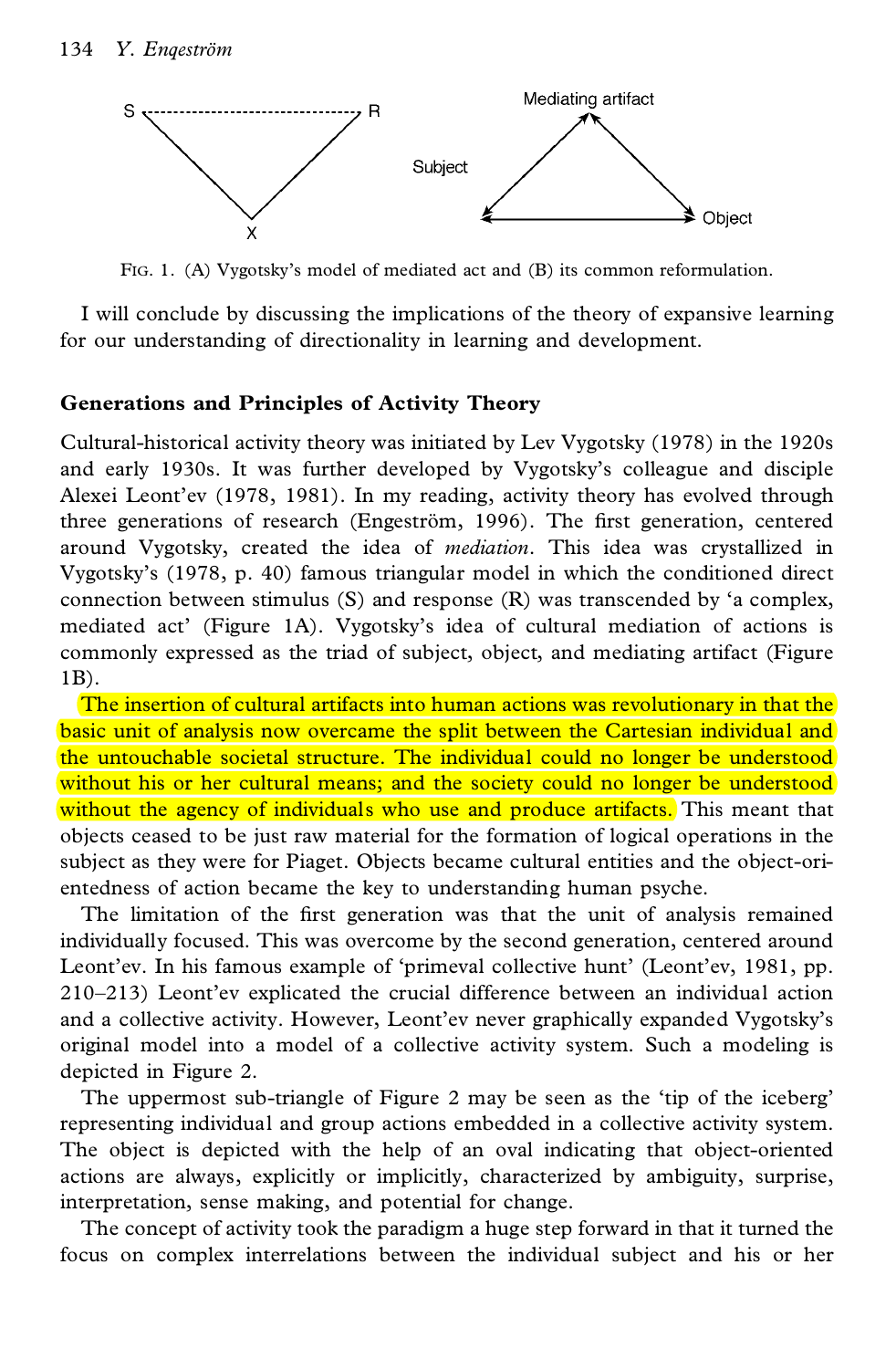

FIG. 2. The structure of a human activity system (Engeström, 1987, p. 78).

community. In Soviet Union, the societal activity systems studied concretely by activity theorists were largely limited to play and learning among children, and contradictions of activity remained an extremely touchy issue. Since the 1970s, the tradition was taken up and recontextualized by radical researchers in the west. New domains of activity, including work, were opened up for concrete research. A tremendous diversity of applications of activity theory began to emerge, as manifested in recent collections (e.g. Chaiklin *et al.*, 1999; Engelsted *et al.*, 1993; Engeström *et al.*, 1999; Nardi, 1996). The idea of internal contradictions as the driving force of change and development in activity systems, so powerfully conceptualized by Il'enkov (1977, 1982), began to gain its due status as a guiding principle of empirical research.

Ever since Vygotsky's foundational work, the cultural-historical approach was very much a discourse of vertical development toward 'higher psychological functions'. Luria's (1976) cross-cultural research remained an isolated attempt. Michael Cole (1988; see also Griffin & Cole, 1984) was one of the first to clearly point out the deep-seated insensitivity of the second generation activity theory toward cultural diversity. When activity theory went international, questions of diversity and dialogue between different traditions or perspectives became increasingly serious challenges. It is these challenges that the third generation of activity theory must deal with.

The third generation of activity theory needs to develop conceptual tools to understand dialogue, multiple perspectives, and networks of interacting activity systems. Wertsch (1991) introduced Bakhtin's (1981, 1986) ideas on dialogicality as a way to expand the Vygotskian framework. Ritva Engeström (1995) went a step further by pulling together Bakhtin's ideas and Leont'ev's concept of activity. Notions of activity networks (e.g., Russell, 1997) are being developed, and a discussion between activity theory and Latour's (1993) actor-network theory has been initiated (Engeström & Escalante, 1996; Miettinen, 1999). The concept of boundary crossing is being elaborated within activity theory (Engeström et al., 1995). For example, Gutierrez and her co-authors (Gutierrez *et al.*, 1995; Gutierrez *et al.*, 1999) suggest the concept of 'third space' to account for events in classroom discourse where the seemingly self-sufficient worlds and scripts of the teacher and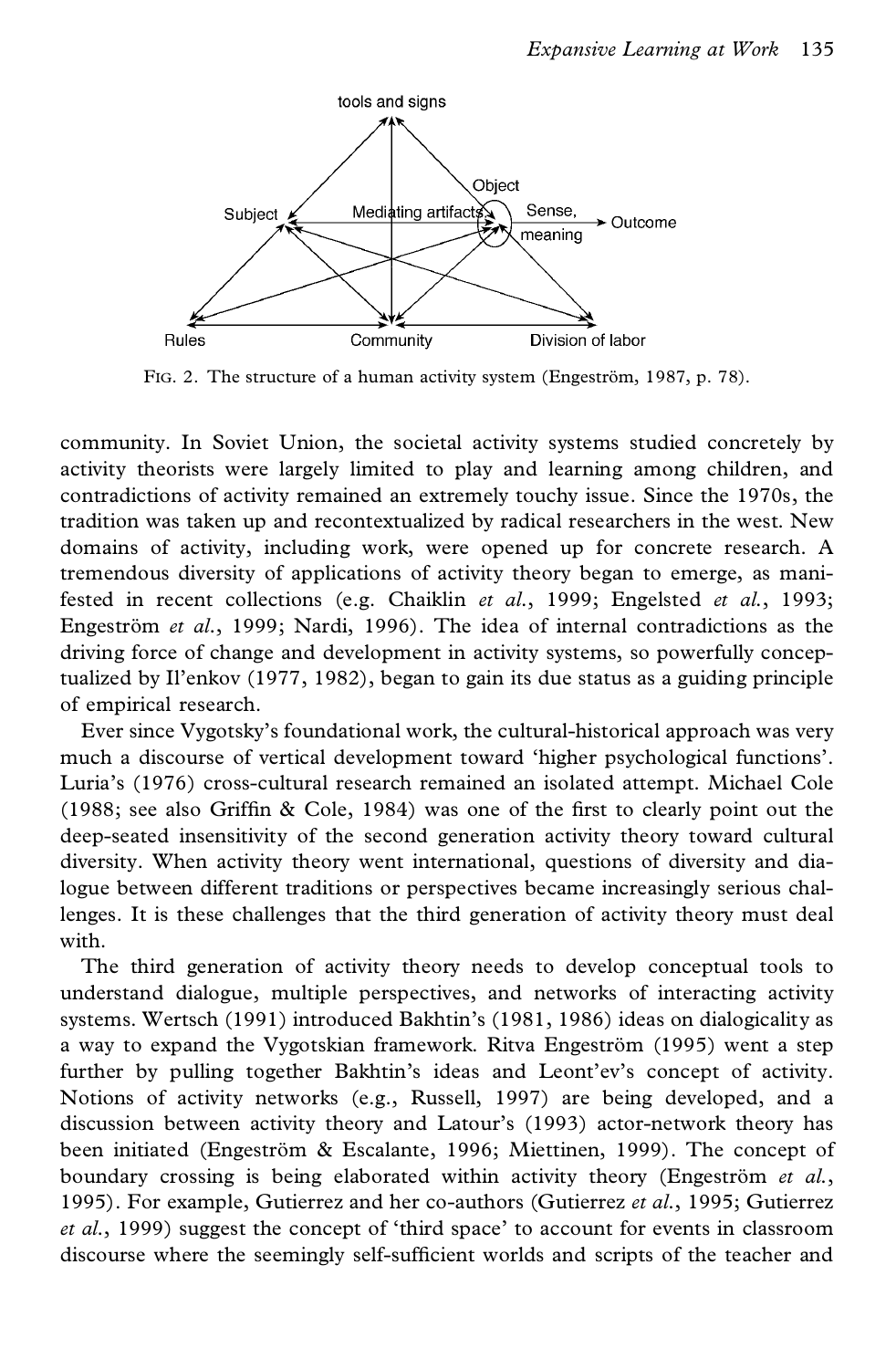

FIG. 3. Two interacting activity systems as minimal model for the third generation of activity theory.

the students occasionally meet and interact to form new meanings that go beyond the evident limits of both.

These developments indicate that the door is open for the formation of the third generation of activity theory. In this mode of research, the basic model is expanded to include minimally two interacting activity systems (Figure 3).

In Figure 3, the object moves from an initial state of unreflected, situationally given 'raw material' (object  $1$ ; e.g., a specific patient entering a physician's office) to a collectively meaningful object constructed by the activity system (object 2, e.g., the patient constructed as a specimen of a biomedical disease category and thus as an instantiation of the general object of illness/health), and to a potentially shared or jointly constructed object (object 3; e.g., a collaboratively constructed understanding of the patient's life situation and care plan). The object of activity is a moving target, not reducible to conscious short-term goals.

In its current shape, activity theory may be summarized with the help of five principles (for earlier summaries, see Engeström, 1993, 1995, 1999a). *The first principle* is that a collective, artifact-mediated and object-oriented activity system, seen in its network relations to other activity systems, is taken as the prime unit of analysis. Goal-directed individual and group actions, as well as automatic operations, are relatively independent but subordinate units of analysis, eventually understandable only when interpreted against the background of entire activity systems. Activity systems realize and reproduce themselves by generating actions and operations.

*The second principle* is the multi-voicedness of activity systems. An activity system is always a community of multiple points of view, traditions and interests. The division of labor in an activity creates different positions for the participants, the participants carry their own diverse histories, and the activity system itself carries multiple layers and strands of history engraved in its artifacts, rules and conventions. The multi-voicedness is multiplied in networks of interacting activity systems. It is a source of trouble and a source of innovation, demanding actions of translation and negotiation.

*The third principle* is historicity. Activity systems take shape and get transformed over lengthy periods of time. Their problems and potentials can only be understood against their own history. History itself needs to be studied as local history of the activity and its objects, and as history of the theoretical ideas and tools that have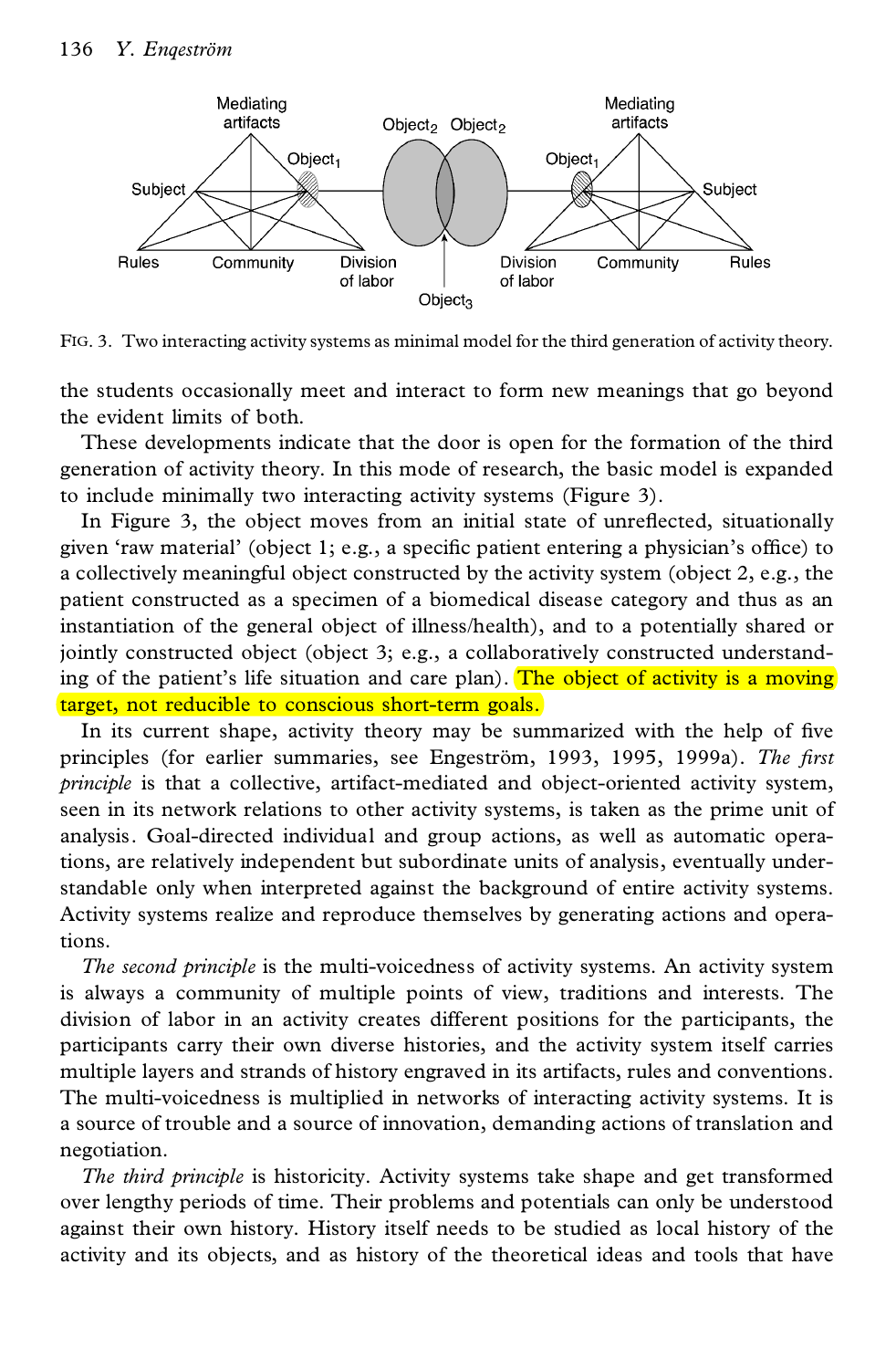shaped the activity. Thus, medical work needs to be analyzed against the history of its local organization and against the more global history of the medical concepts, procedures and tools employed and accumulated in the local activity.

*The fourth principle* is the central role of contradictions as sources of change and development. Contradictions are not the same as problems or conflicts. Contradictions are historically accumulating structural tensions within and between activity systems. The primary contradiction of activities in capitalism is that between the use value and exchange value of commodities. This primary contradiction pervades all elements of our activity systems. Activities are open systems. When an activity system adopts a new element from the outside (for example, a new technology or a new object), it often leads to an aggravated secondary contradiction where some old element (for example, the rules or the division of labor) collides with the new one. Such contradictions generate disturbances and conflicts, but also innovative attempts to change the activity.

*The fth principle* proclaims the possibility of expansive transformations in activity systems. Activity systems move through relatively long cycles of qualitative transfor mations. As the contradictions of an activity system are aggravated, some individual participants begin to question and deviate from its established norms. In some cases, this escalates into collaborative envisioning and a deliberate collective change effort. An expansive transformation is accomplished when the object and motive of the activity are reconceptualized to embrace a radically wider horizon of possibilities than in the previous mode of the activity. A full cycle of expansive transformation may be understood as a collective journey through the *zone of proximal development* of the activity:

It is the distance between the present everyday actions of the individuals and the historically new form of the societal activity that can be collectively generated as a solution to the double bind potentially embedded in the everyday actions. (Engeström, 1987, p. 174)

When the five principles outlined above are cross-tabulated with the four questions I presented at the beginning of this paper, we arrive at the following matrix (Figure 4). The matrix will serve as framework for summarizing the answers offered by the theory of expansive learning.

### **Expansive Learning—A New Approach**

Standard theories of learning are focused on processes where a subject (traditionally an individual, more recently possibly also an organization) acquires some identifiable knowledge or skills in such a way that a corresponding, relatively lasting change in the behaviour of the subject may be observed. It is a self-evident presupposition that the knowledge or skill to be acquired is itself stable and reasonably well defined. There is a competent 'teacher' who knows what is to be learned.

The problem is that much of the most intriguing kinds of learning in work organizations violates this presupposition. People and organizations are all the time learning something that is not stable, not even defined or understood ahead of time.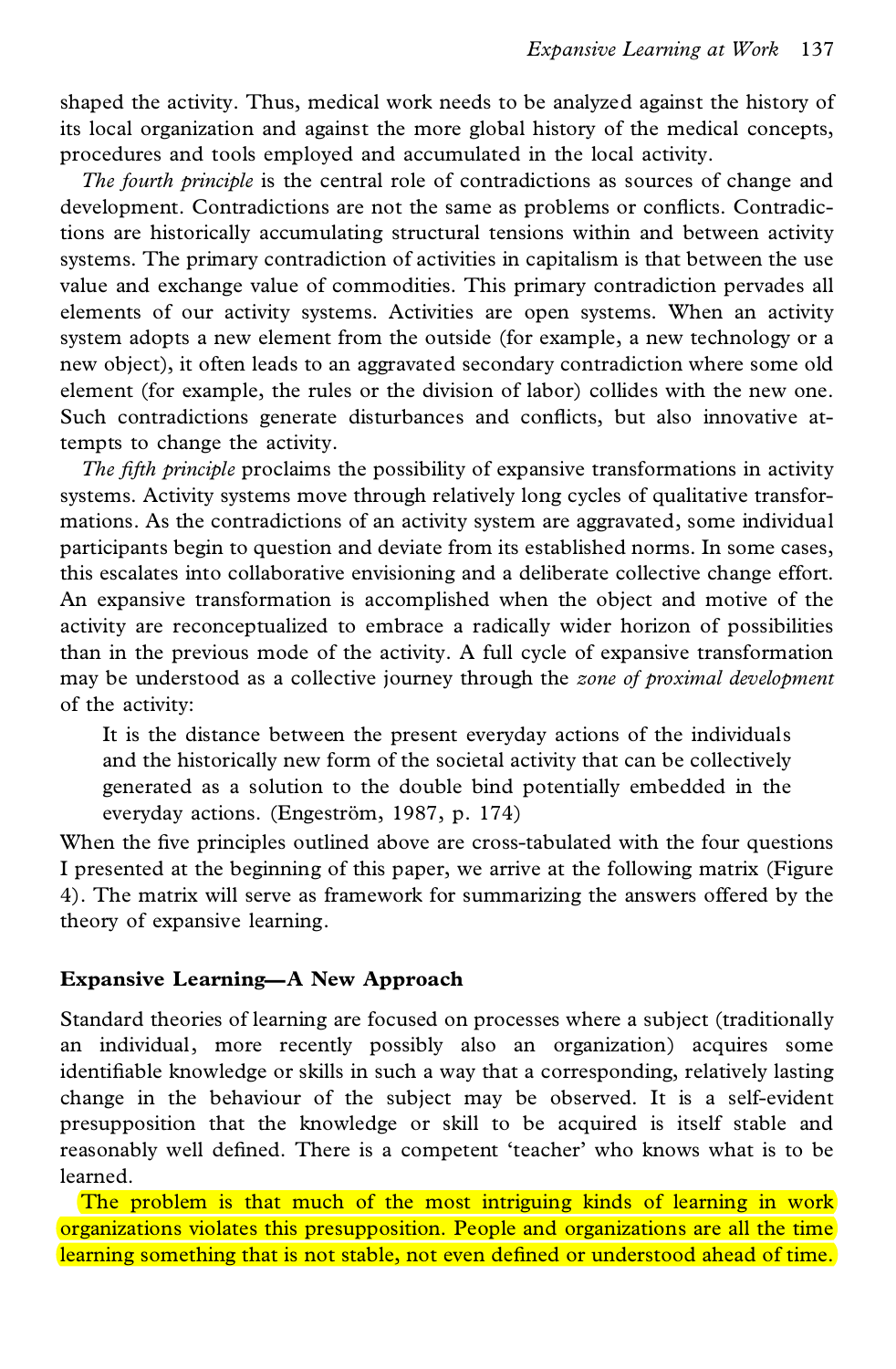

FIG. 4. Matrix for the analysis of expansive learning.

In important transformations of our personal lives and organizational practices, we must learn new forms of activity which are not yet there. They are literally learned as they are being created. There is no competent teacher. Standard learning theories have little to offer if one wants to understand these processes.

Gregory Bateson's (1972) theory of learning is one of the few approaches helpful for tackling this challenge. Bateson distinguished between three levels of learning. Learning I refers to conditioning, acquisition of the responses deemed correct in the given context—for instance, the learning of correct answers in a classroom. Bateson points out that wherever we observe Learning I, also Learning II is going on: people acquire the deep-seated rules and patterns of behavior characteristic to the context itself. Thus, in classrooms, students learn the 'hidden curriculum' of what it means to be a student: how to please the teachers, how to pass exams, how to belong to groups, etc. Sometimes the context bombards participants with contradictory de mands: Learning II creates as double bind. Such pressures can lead to Learning III where a person or a group begins to radically question the sense and meaning of the context and to construct a wider alternative context. Learning III is essentially a collective endeavor. As Bateson points out, processes of Learning III are rare and dangerous:

Even the attempt at Level III can be dangerous, and some fall by the wayside. These are often labeled by psychiatry as psychotic, and many of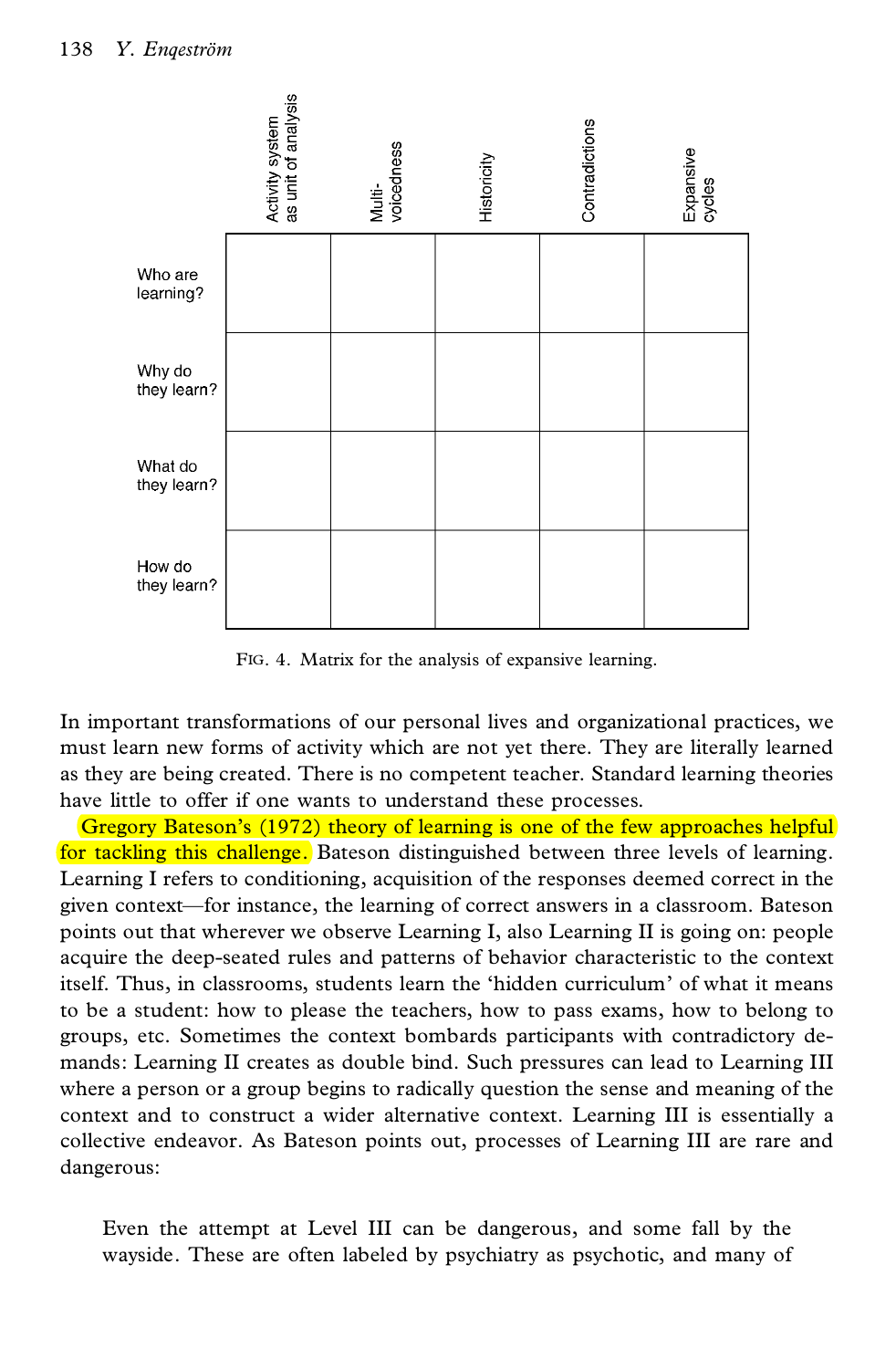them find themselves inhibited from using the first person pronoun. (Bateson, 1972, pp. 305–306)

Bateson's conceptualization of Learning III was a provocative proposal, not an elaborated theory. The theory of expansive learning develops Bateson's idea into a systematic framework. Learning III is seen as learning activity which has its own typical actions and tools (these will be discussed later in this paper). The object of expansive learning activity is the entire activity system in which the learners are engaged. Expansive learning activity produces culturally new patterns of activity. Expansive learning at work produces new forms of work activity.

#### **The Learning Challenge in Children's Health Care in Helsinki**

In Finland, public health care services are principally funded by taxation and the patient typically pays a nominal fee for a visit. A critical structural issue in the Helsinki area is the excessive use of high-end hospital services, historically caused by a concentration of hospitals in this area. In children's medical care, the high-end of medicine is represented by the Children's Hospital which has a reputation of monopolizing its patients and not actively encouraging them to use primary care health center services. Due to rising costs, there is now much political pressure to change this division of labor in favor of increased use of primary care services.

The problem is most acute among children with long-term illnesses, especially those with multiple or unclear diagnoses. Children with asthma and severe allergies are a typical and rapidly growing group. Such children often drift between caregiver organizations without anyone having overview and overall responsibility of the child's care trajectory. This puts a heavy burde $\equiv$  the families and on the society.

The Children's Hospital decided to respond to the pressures by initiating and hosting a collaborative redesign effort, facilitated by our research group using a method called *Boundary Crossing Laboratory*. Approximately 60 invited representatives of physicians, nurses, other staff, and management from primary care health centers and hospitals responsible for children's health care in the Helsinki area met in ten three-hour sessions, the last one of which was held in mid-February 1998. The participants viewed and discussed a series of patient cases videotaped by the researchers. The cases demonstrated in various ways troubles caused by lack of coordination and communication between the different care providers in the area. The troubles took the form of excessive numbers of visits, unclear loci of responsi bility, and failure to inform other involved care providers (including the patient's family) of the practitioner's diagnoses, actions and plans.

*The learning challenge* in this setting was to acquire a new way of working in which parents and practitioners from different caregiver organizations will collaboratively plan and monitor the child's trajectory of care, taking joint responsibility for its overall progress. There was no readily available model that would fix the problems; no wise teacher had the correct answer.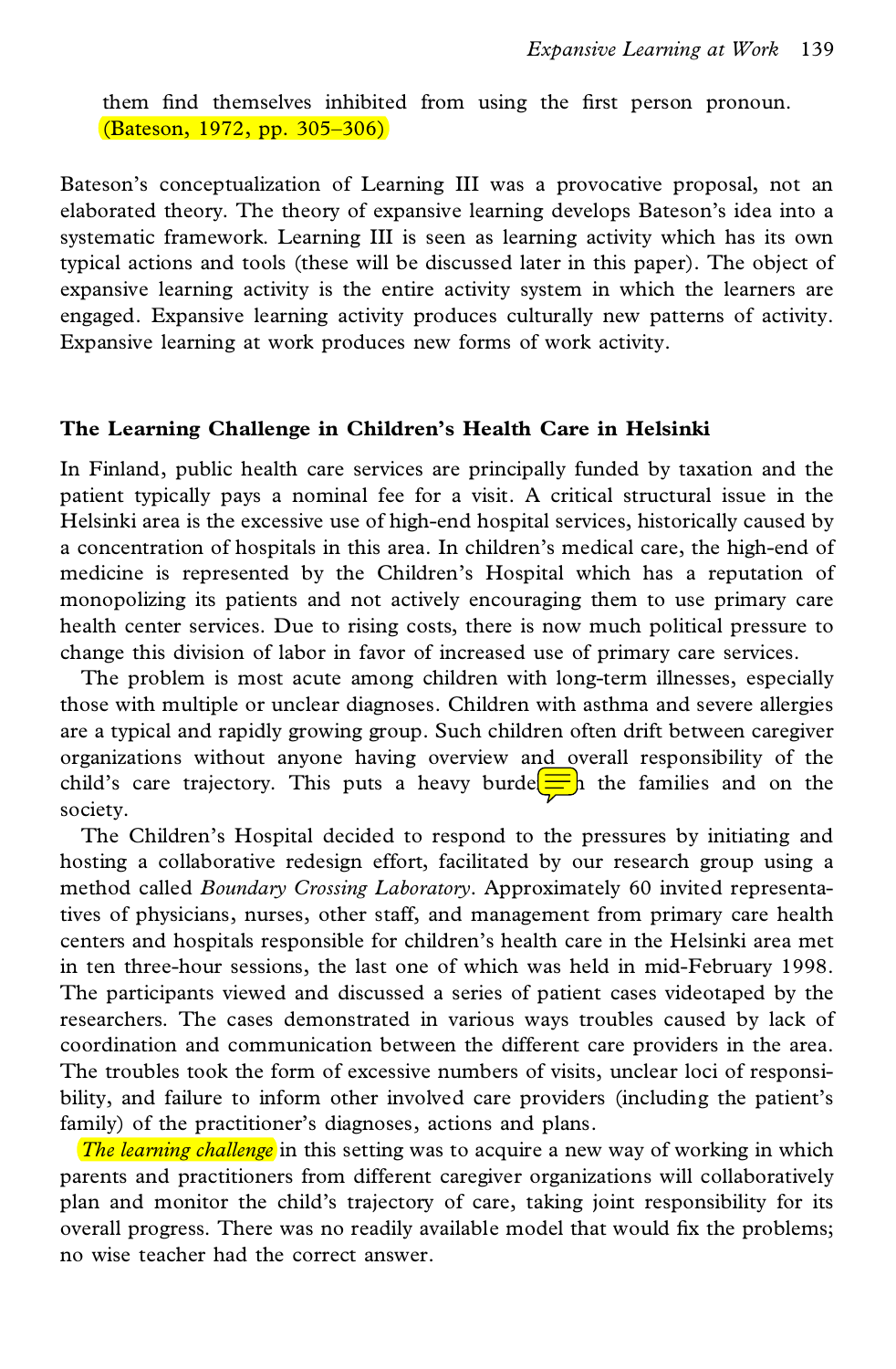### **Who and Where are the Subjects of Learning?**

This learning challenge could not be met by training individual practitioners and parents to adopt some new skills and knowledge. The issue at stake was organizational, not resolvable by a sum total of separate individuals.

On the other hand, there was no mythical collective subject that we could approach and push to take charge of the transformation. Top-down commands and guidelines are of little value when the management does not know what the content of such directives should be. The management of the Children's Hospital—as competent and experienced as it was—was conscious of its own limitations in the situation and asked us to help.

Recent theories of situated learning (Lave & Wenger, 1991; Wenger, 1998) and distributed cognition (Hutchins, 1995) tell us to look for well-bounded *communities of practice* or *functional systems*, such as task-oriented teams or work units, to become collaborative subjects of learning. In a similar vein, Suchman (1997) would rec ommend that we focus our attention on *centers of coordination* of this activity. But in the multi-organizational field of children's medical care in Helsinki, there is no well-bounded work unit that could conceivably be the center of coordination. In each individual patient case, the combination of institutions, specialties and practitioners involved in the delivery of care is different, and it is seldom possible to name a stable locus of control. The center does not hold (Engeström *et al.*, 1999).

Latour's (1987, 1996) *actor-network* theory recommends that we locate learning in a heterogeneous network of human and non-human actors. This is fine, but Latour's principle of generalized symmetry turns all the actors (or actants, as he prefers to call them) into black boxes without identifiable internal systemic properties and contradictions. If we want to successfully confront the various actors involved in the care, we must be able to touch and trigger some internal tensions and dynamics in their respective institutional contexts, dynamics that can energize a serious learning effort on their part.

In our case, learning needs to occur in a changing mosaic of *interconnected activity systems* which are energized by their own inner contradictions. A minimal constellation of activity systems includes the activity system of the Children's Hospital, the activity system of the primary care health center, and the activity system of the child's family. In each particular patient case, the specific instantiation of the three activity systems is different. Yet, the general structural characteristics and network positions of each one of them remain sufficiently stable to allow analysis and redesign.

In the Boundary Crossing Laboratory, the basic constellation of the three activity systems was implemented so that hospital practitioners sat at one side of the room and primary care health center practitioners sat on another side of the room. The voices of patients' families came from the front of the room, from videotapes made by following patients through their hospital and health center visits and also from actual parents we invited to join in the sessions.

In the first session of the Boundary Crossing Laboratory, we presented the case of a prematurely born boy who was suffering from asthma symptoms and repeated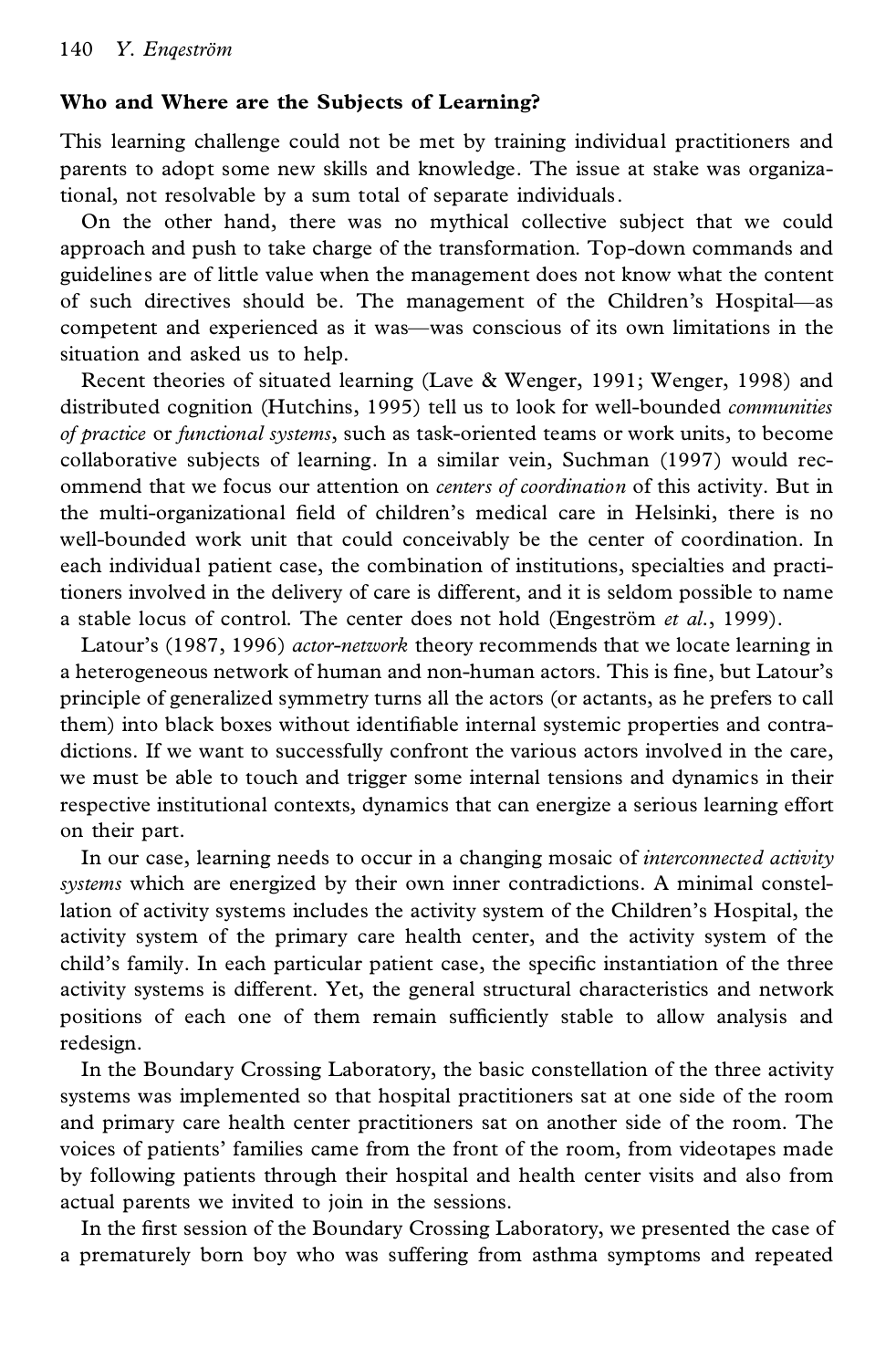respiratory infections. His care had been initiated at the Children's Hospital in August. By mid-November, his personal physician at the health center had not received any information on the initiation of hospital care or on plans for continued care. As the health center personal physician was unable to attend the Laboratory session in person, we showed her videotaped interview to the participants. The personal physician's use of reported speech—borrowing the voice of an imagined hospital physician—made her statement particularly poignant.

## *Excerpt 1 (Boundary Crossing Laboratory, Session 1)*

| Interviewer:        | I'm thinking to myself, would there be any room for nego-        |
|---------------------|------------------------------------------------------------------|
|                     | tiation, I mean, is it always so that one-sidedly one party, the |
|                     | hospital, decides that OK, now this is at such a stage that we   |
|                     | can send him to primary care  Is there any discussion on         |
|                     | this?                                                            |
| Personal physician: | Nobody has ever asked me, 'Would you take this patient for       |
|                     | follow-up?' But then again, I am not specialized in pediatrics.  |

In the Laboratory session, practitioners from the Children's Hospital by and large denied that patient information is not sent to the health centers and maintained that the papers must have gotten lost at the health center. Health center practitioners on the other hand claimed that it was in fact common that Children's Hospital would not send patient papers to the health center. In other words, at this point the multivoicedness of the interaction took the shape of interlocking defensive positions. Toward the end of the first session, the head physician of Children's Hospital opened a first crack in the defensive deadlock.

*Excerpt 2 (Boundary Crossing Laboratory, Session 1)*

Head physician of Children's Hospital: … And here I think we now have a pretty obvious issue, we just have to ask whether the patient record is actually sent to the primary care.

While expansive learning was firmly distributed within and between the three key activity systems, actions like the one taken by the head physician demonstrate that individual agency is also involved. However, different individuals speaking in differ ent voices take the leading subject position in the activity at different moments. The leading subject role and agency is not fixed, it keeps shifting.

We may now summarize the answers of the theory of expansive learning to the first question of the matrix (Figure  $5$ ).

# **Why do They Learn—What Makes Them Make the Effort?**

For situated learning theory (Lave & Wenger, 1991), motivation to learn stems from participation in culturally valued collaborative practices in which something useful is produced. This seems a satisfactory starting point when we look at novices gradually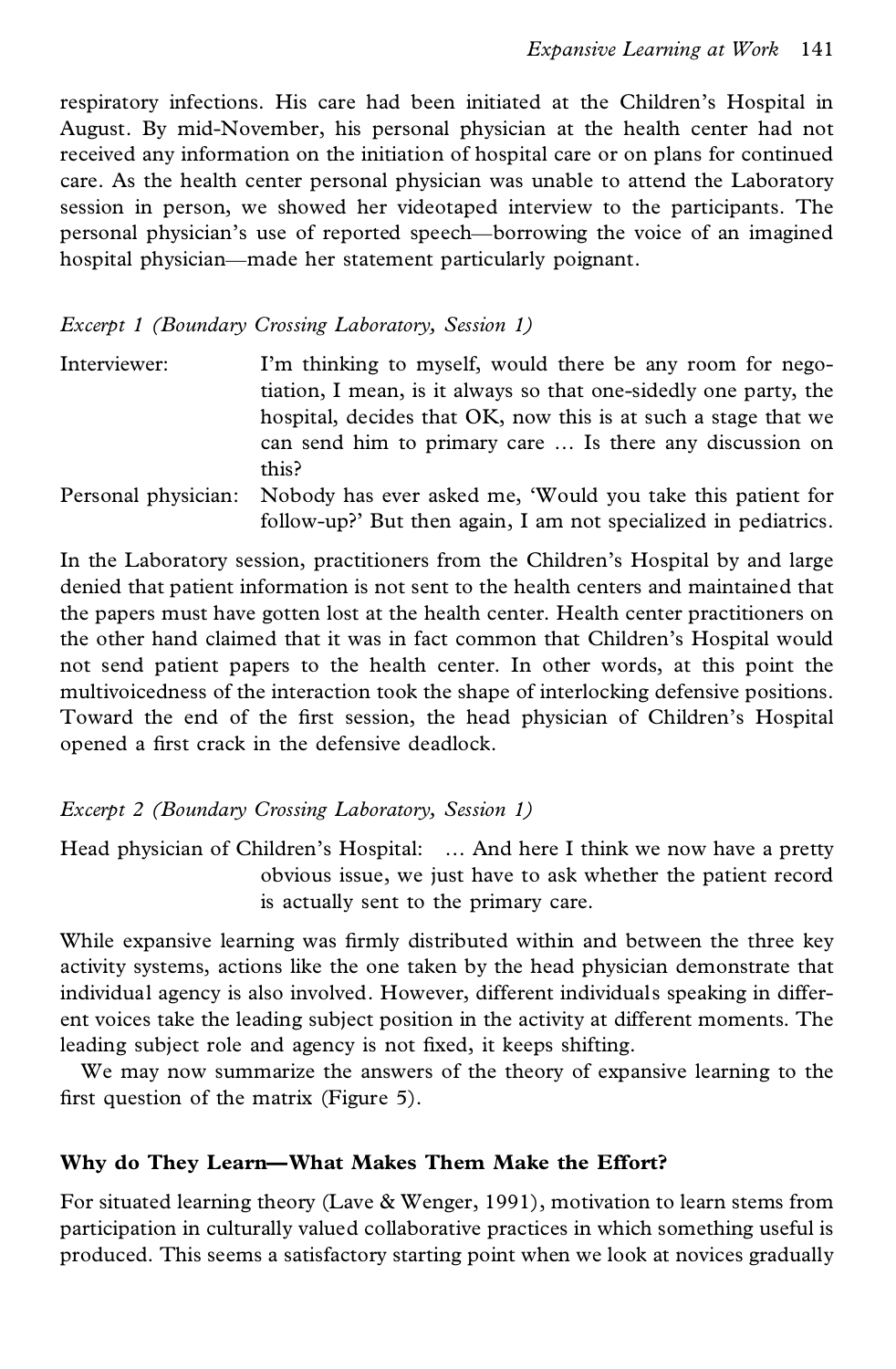

FIG. 5. Answers to the first question.

gaining competence in relatively stable practices. However, motivation for risky expansive learning processes associated with major transformations in activity systems is not well explained by mere participation and gradual acquisition of mastery.

As I pointed out earlier, Bateson (1972) suggested that expansive Learning III is triggered by double binds generated by contradictory demands imposed on the participants by the context. In the Boundary Crossing Laboratory, we made the participants face and articulate the contradictory demands inherent in the their work activity by presenting a series of troublesome patient cases captured on videotape. In several of these cases, the patient's mother was also present. This made it virtually impossible for the participants to blame the clients for the problems and added greatly to the urgency of the double bind. Despite overwhelming evidence, the acknowledgement and articulation of the contradictions was very difficult for the practitioners. The first statements to that effect began to emerge in the third session of the Boundary Crossing Laboratory.

*Excerpt 3 (Boundary Crossing Laboratory, Session 3)*

Hospital nurse: A chronically ill child who has several illnesses does not necessarily have a clearly defined physician in charge. The care is fragmented. The information is terribly fragmented in the patient's medical record. It is not necessarily easy to draw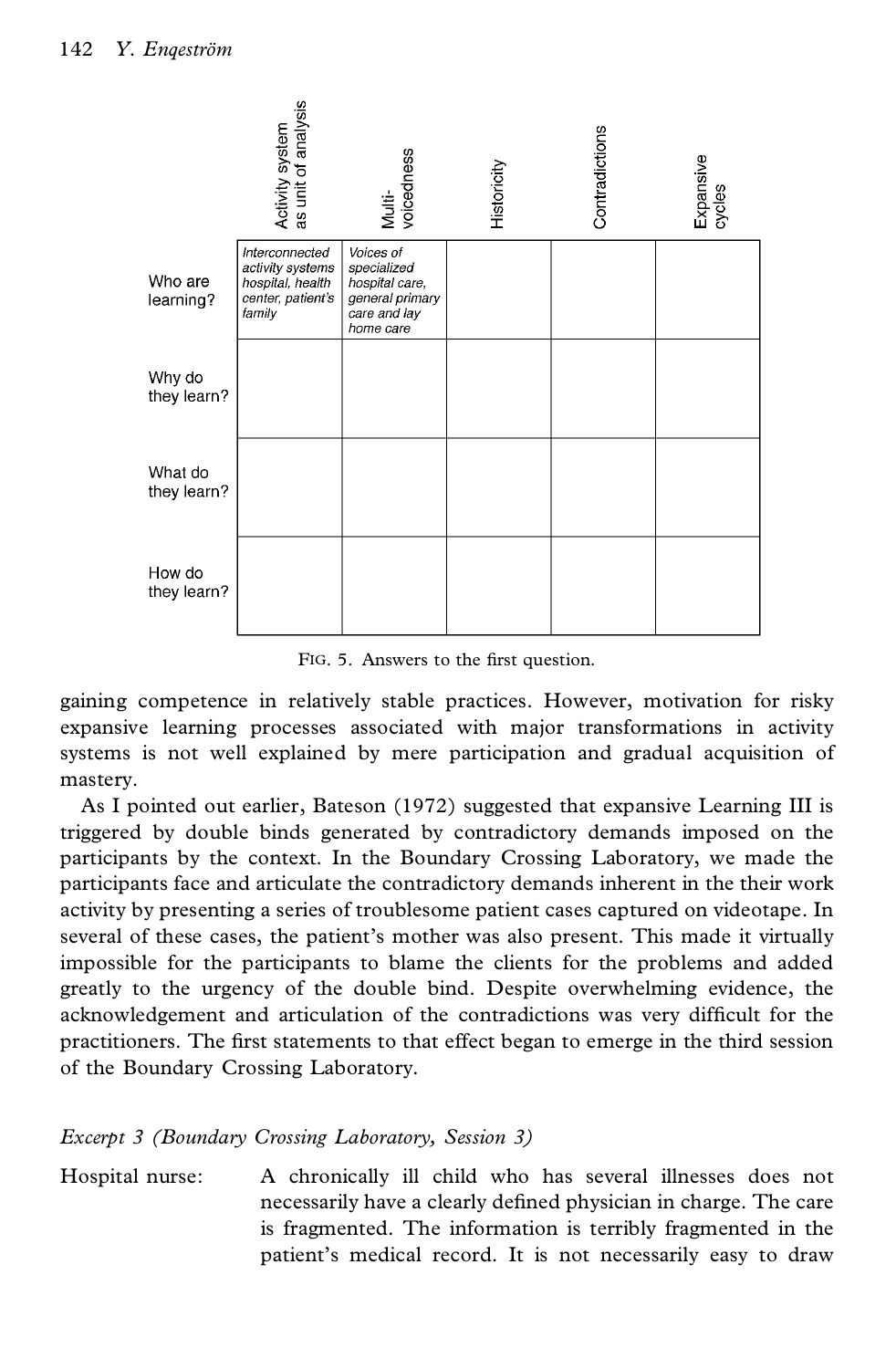conclusions as to what has happened to this child in the previous visit, not to speak of finding information about visits to another hospital, for example what shared guidance and counseling practices the family would need. And one doesn't necessarily even find information on the current medications. They are merely in the parents' memory or written on some piece of paper. So the information on the care of the illness compared to the clinical situation and urgent care situation can be detective work …

To make analytical sense of the situation, we need to look at the recent *history* of the activity systems involved. Since the late 1980s, in municipal primary care health centers, the personal doctor principle and multi-professional teams have effectively increased the continuity of care, replacing the isolated *visit* with the long-term *care relationship* as the object of the practitioners' work activity. The notion of care relationship has gradually become the key conceptual tool for planning and recording work in health centers.

A parallel development has taken place in Finnish hospitals. Hospitals grew bigger and more complicated in the postwar decades. Fragmentation by specialties led to complaints and was seen to be partially responsible for the rapidly rising costs of hospital care. In the late 1980s, hospitals began to design and implement *critical paths* or *pathways* for designated diseases or diagnostic groups. At the beginning of the Boundary Crossing Laboratory work, the head physician of Children's Hospital made it clear to the participants that he saw critical pathways as the solution to the problems.

#### *Excerpt 4 (Boundary Crossing Laboratory, Session I)*

Head physician of Children's Hospital: Why critical pathways, that has surely been explained sufficiently, and now I'll only tell you that in the spring we started this activity. That is, the planning of critical pathways for children and adolescents in Uusimaa county. And we have a basic working group which has representatives from both the health center level and the central hospital level and from here and from all parties, that is, representatives of both nursing and physicians.

With these reforms spreading and taking root, shouldn't the problems with coordination and collaboration be under control? Evidence presented and discussed in Boundary Crossing Laboratory sessions led to the conclusion that this is not the case. Care relationships and critical paths were solutions created in response to particular historical sets of contradictions. These contradictions are rapidly being superseded by a new, more encompassing configuration of contradictions.

Care relationships and critical paths respond to contradictions *internal* to the respective institutions. Care relationships are seen as a way to conceptualize, document and plan long-term interactions with a patient inside primary health care.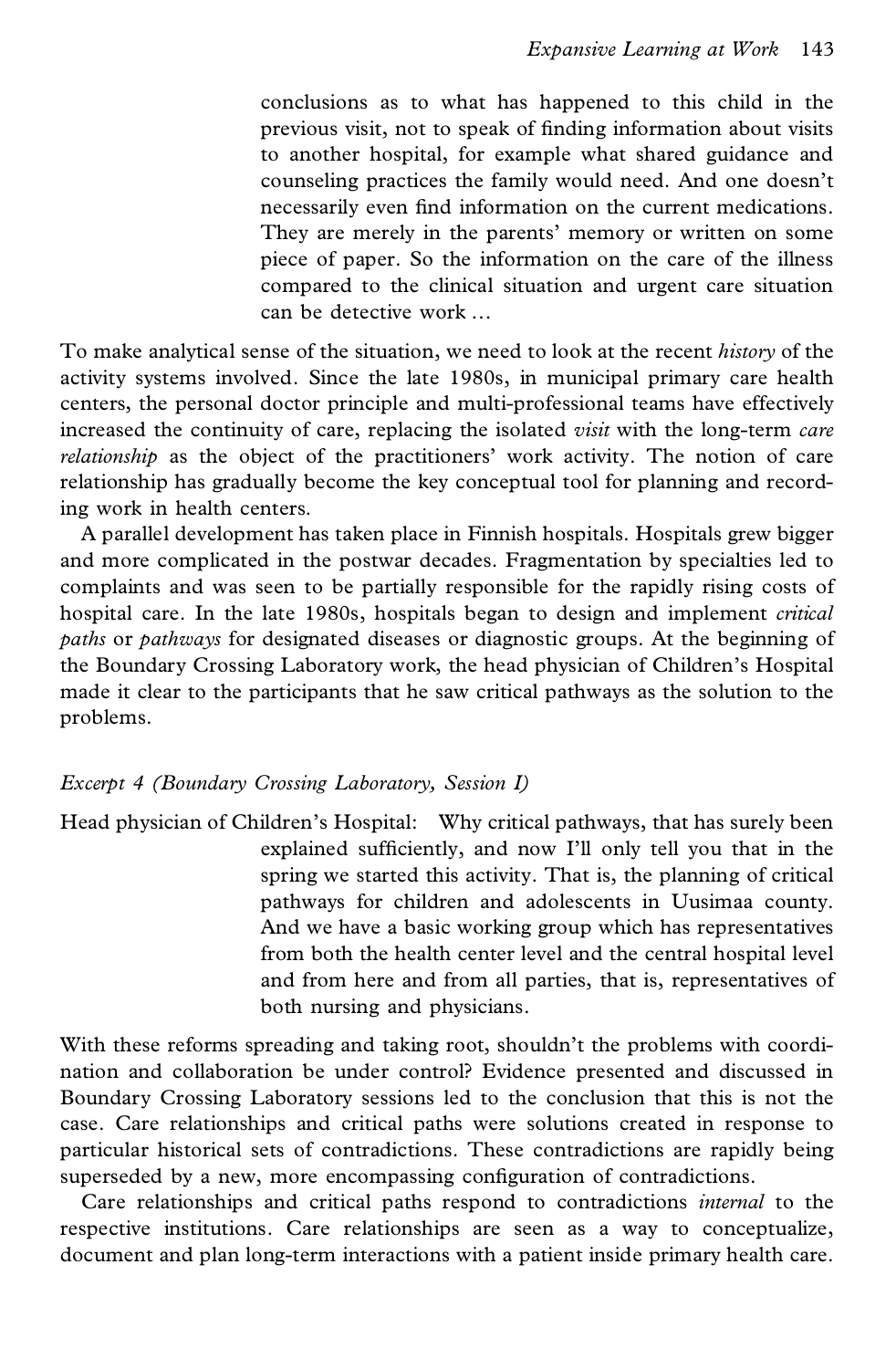Their virtue is that the patient can be seen as having multiple interacting problems and diagnoses that evolve over time; their limitation is that responsibility for the patient is practically suspended when the patient enters a hospital. Correspondingly, critical paths are constructed to give a normative sequence of procedures for dealing with a given disease or diagnosis. They do not help in dealing with patients with unclear and multiple diagnoses, and they tend to impose their disease-centered world view even on primary care practitioners. Fundamentally, both care relationships and critical paths are *linear* and *temporal* constructions of the object. They have great dif culties in representing and guiding *horizontal* and *socio-spatial* relations and interactions between care providers located in different institutions, including the patient and his/her family as the most important actors in care.

Asthmatic and allergic children with repeated respiratory problems are a clear case in point. Such a child may have more than a dozen hospital visits, including some stays of a few days in a ward, and even more numerous visits to primary care health center in one year. Some of these visits are serious emergencies, some of them are milder but urgent infections, some are for tests, control and follow-ups.

One of the cases we presented in the Boundary Crossing Laboratory was Simon, age 3. In 1997, he had three visits to the district hospital of his municipality, 11 visits to the HUCH ear clinic, 14 visits to his personal physician at the local health center, and one visit the outpatient clinic of the HUCH children's hospital. Another case we presented, Andrew, age 4, had in 1997 four visits to the HUCH hospital for skin and allergic diseases, nine visits to his local district hospital, and 14 visits to his primary care health center.

After we presented yet another such case in the Boundary Crossing Laboratory, the head physician of the Children's Hospital turned to the hospital physician who was in charge of designing the critical pathway for allergic children and asked her to explain how the implementation of the critical pathway will solve this child's problem. The response was something of a turning point for the head physician.

*Excerpt 5 (Boundary Crossing Laboratory, Session 7)*

| Hospital physician:                                                               | Here is first of all  the care for asthma and then there is the |  |
|-----------------------------------------------------------------------------------|-----------------------------------------------------------------|--|
|                                                                                   | care for food allergy. So in the case of one child, this cannot |  |
|                                                                                   | really be presented on one overhead, how this goes              |  |
| Head physician (in aggravated tone): But isn't it quite common that children with |                                                                 |  |
|                                                                                   | allergies have these other problems? So surely they, surely you |  |
|                                                                                   | will plan some sort of a process which guarantees that these    |  |
|                                                                                   | children do not belong to many critical pathways but ?          |  |
| Hospital physician:                                                               | Well, unfortunately these children will indeed belong to mul-   |  |
|                                                                                   | tiple critical pathways                                         |  |

The constellation of contradictions in this field of activity systems is schematically depicted in Figure 6. In both the hospital and the health center, a contradiction emerges between the increasingly important *object* of patients moving between primary care and hospital care and the *rule* of cost-efficiency implemented in both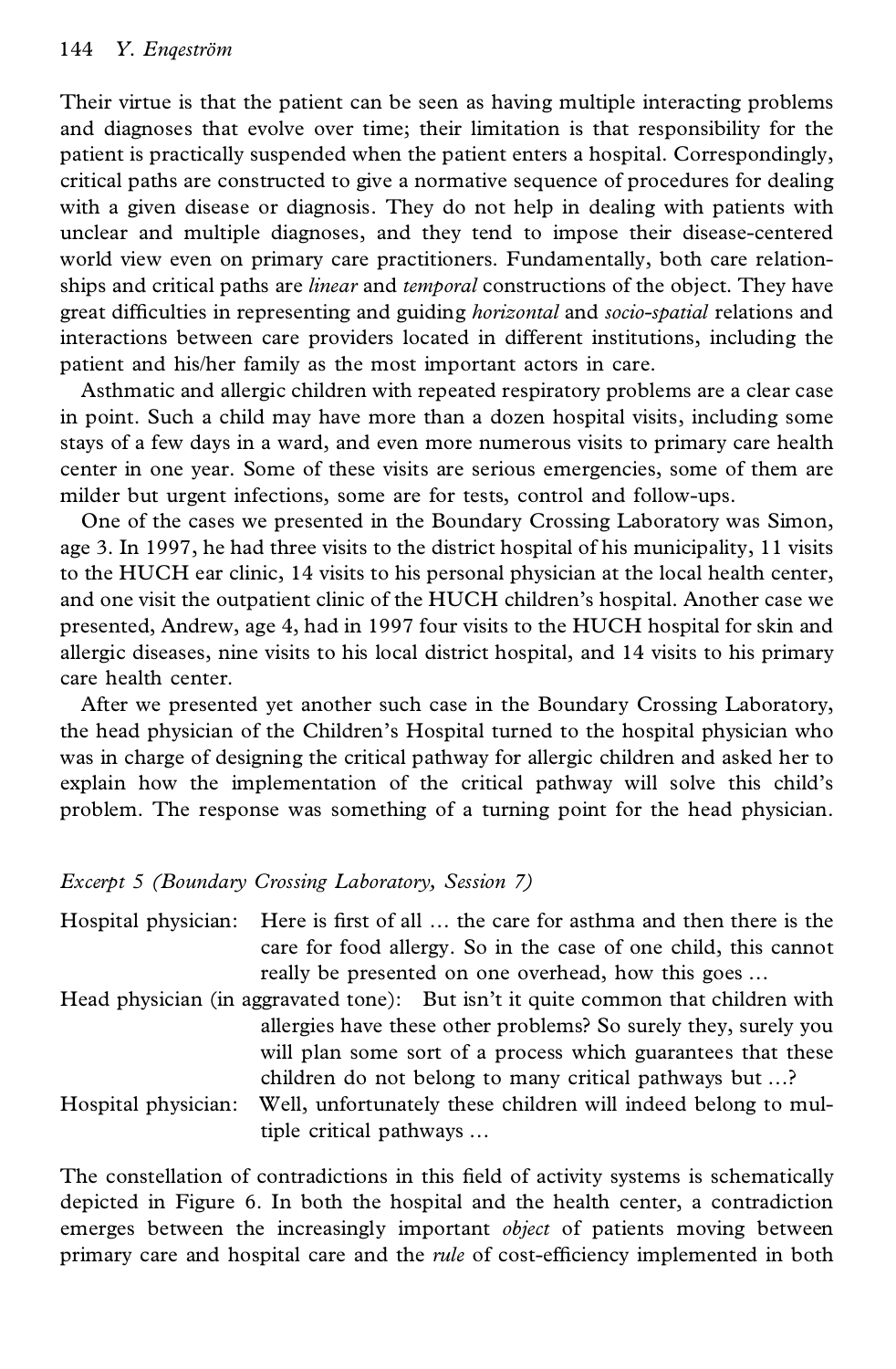

FIG. 6. Contradictions in children's health care in the Helsinki area.

activity systems. In Helsinki, the per capita expenditure on health care is clearly above national averages, largely due to the excessive use and high cost of services provided by the central university hospital of which the Children's Hospital is a part. Thus, there is an aggravated tension between the primary care health center and the university hospital. Health centers in the Helsinki area are blaming the university hospital for high costs, while the university hospital criticizes health centers for excessive referrals and for not being able to take care of patients who do not necessarily need hospital care.

A contradiction also emerges between the new *object* (patients moving between primary care and hospital care) and the recently established *tools*, namely care relationships in primary care and critical paths in hospital work. Being linear-temporal and mainly focused on care inside the institution, these tools are inadequate for dealing with patients who have multiple simultaneous problems and parallel contacts to different institutions of care. In the activity system of the patient's family, the contradiction is also between the complex object of multiple illnesses and the largely unavailable or unknown tools for mastering the object.

As different aspects of these contradictions were articulated in the Boundary Crossing Laboratory, we observed a shift among the participants from initial defensive postures toward a growing determination to do something about the situation. The determination was initially fuzzy, as if a need state (Bratus & Lishin, 1983) looking for an identifiable object and corresponding concept at which the energy could be directed.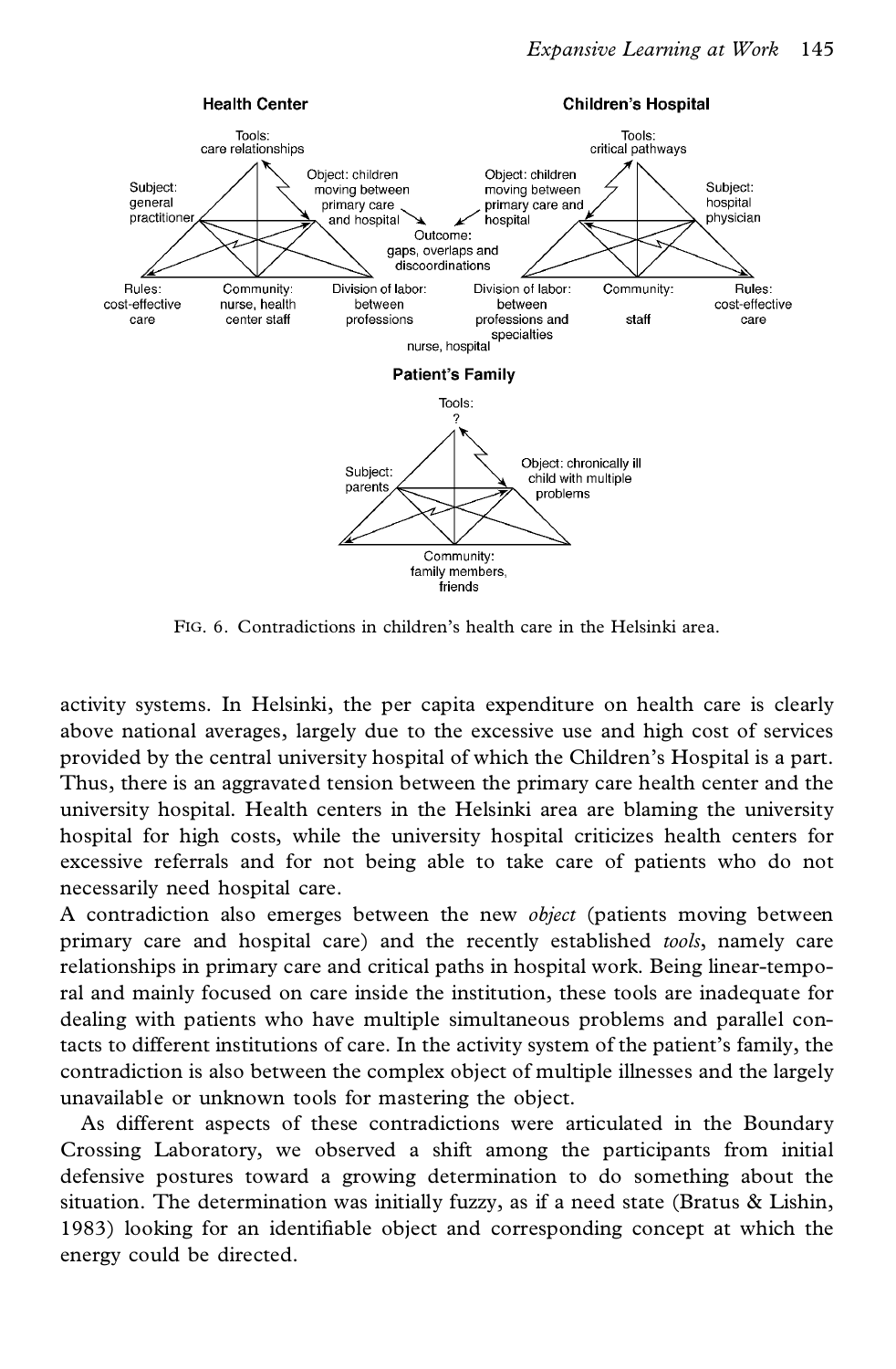

FIG. 7. Answers to the second question.

## *Excerpt 6 (Boundary Crossing Laboratory, Session 5)*

|  | Hospital physician: I kind of woke up when I was writing the minutes (of the |
|--|------------------------------------------------------------------------------|
|  | preceding session)  What dawned on me concerning B                           |
|  | (name of the patient in the case discussed) is, I mean, a central            |
|  | thing  for the mastery of the entire care. How will it be                    |
|  | realized and what systems does it require? I think it was pretty             |
|  | good, when I went back through our discussion, I think one                   |
|  | finds clear attempts at solving this. It is sort of a foundation,            |
|  | which we must erect for every patient.                                       |
|  |                                                                              |

- Researcher: That seems to be a proposal for formulating the problem. What is ... or how do we want to solve it in B's case? I mean, is it your idea that what we want to solve is the mastery of the entire care?
- Hospital physician: I think it's just that. I mean that we should have … or specifically concerning these responsibilities and sharing of responsibility and of practical plans, and tying knots, well, we should have some kind of arrangement in place. Something that make everyone aware of his or her place around this sick child and the family.

We may now summarize the answers of the theory of expansive learning to the second question of the matrix (Figure 7).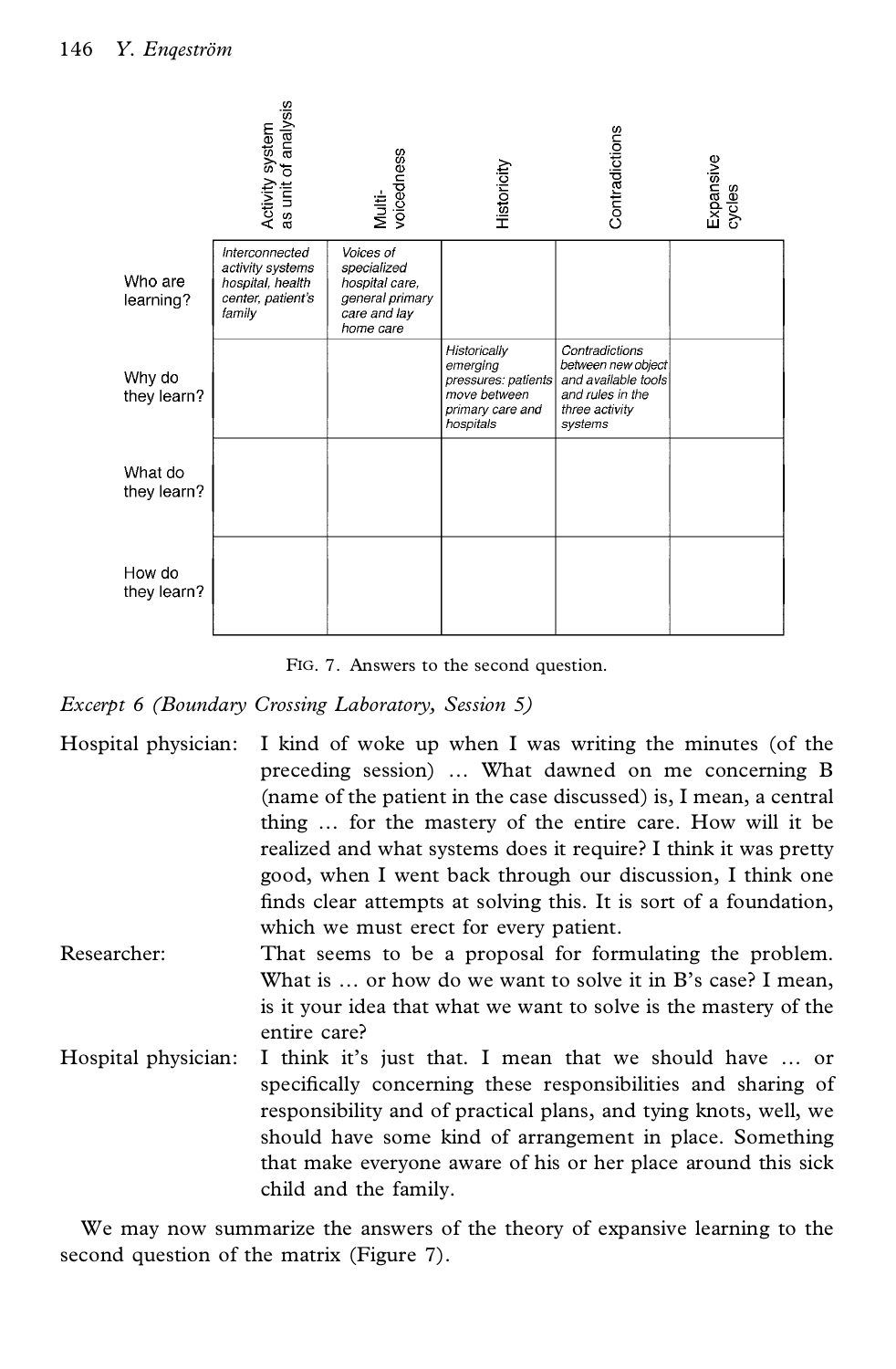# **What are They Learning?**

In excerpt 6, a physician from the Children's Hospital used the expression 'tying of knots'. He referred to a preceding discussion in the same Boundary Crossing Laboratory session in which the researcher suggested the term 'knotworking' to capture the idea of the new pattern of activity needed to achieve collaborative care of children with multiple illnesses across institutional boundaries. The practitioners should be able to connect and coordinate with one another and with the parents quickly 'on the spot' when needed, but also on the basis of a shared and mutually monitored long-term plan. The notion of knotworking served as one link in an emerging configuration of concepts that was to define the expanded pattern of activity. In session 4, a task force of four practitioners, led by a hospital head nurse, presented their proposal for the improvement of feedback between the Children's Hospital and the health centers.

# *Excerpt 7 (Boundary Crossing Laboratory, Session 4)*

Hospital head nurse: Well, this is the title—proposal for a trial period for the month of January, and a trial must always be evaluated, whether it succeeds or not, and what needs to be improved. And I say already at this point that this trial requires additional work, it brings more work. For the outpatient clinic, we propose a procedure in which the outpatient clinic during the entire month sends written feedback on every patient visit regardless of the continuation. To whom, to the home, to the personal primary care physician, to the physician who wrote the referral …

The proposal met with a range of objections, largely centering on the excessive amount of work the feedback system was expected to cause. The head physician of Children's Hospital joined in the chorus of objections, employing the available concept of critical pathways as a warrant in his argument.

## *Excerpt 8 (Boundary Crossing Laboratory, Session 4)*

Hospital head physician: We have these task force groups for the critical pathways in place, and they have also discussed this matter, and without exception they have the opinion that definitely not for every visit—I, too, would be afraid that if there is feedback for every visit, there will be so many pieces of paper that the essential information gets easily lost, so surely it would be better that the sender, that is those who are in charge of the care of the patient, should themselves assess when feedback needs to be sent.

The proposal was rejected. In the fth session of the Boundary Crossing Laboratory,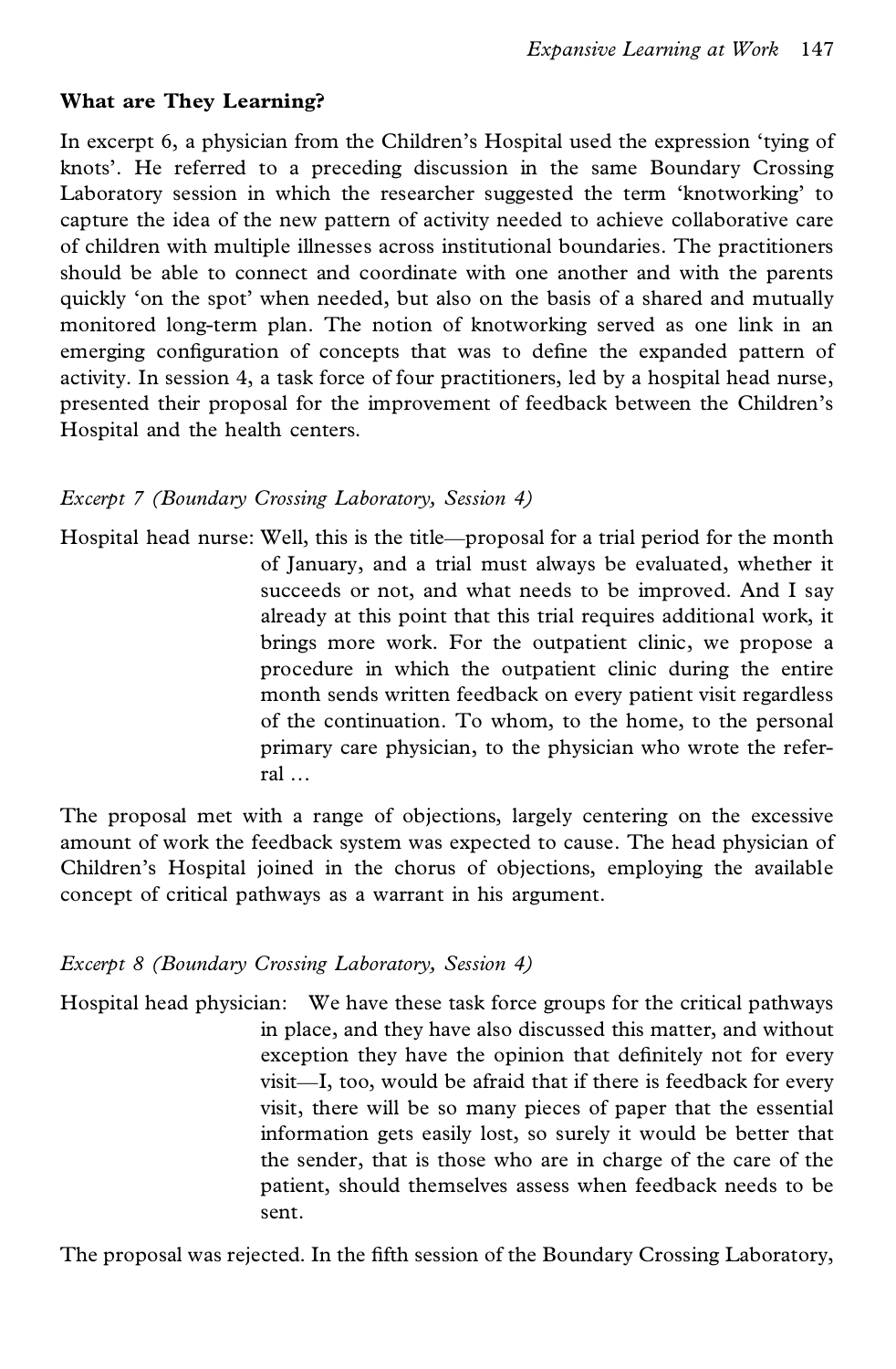the task force came back with a new proposal. In the discussion, the new proposal was mainly referred to as 'care responsibility negotiation'. The term 'care agreement' was also mentioned. The proposal emphasized communication and negotiation between the parents and the different practitioners involved in a child's care.

This proposal had a favorable response. It was elaborated further in the sixth session. In this session, the 'care agreement' emerged as the central new concept. The older concept of critical pathways was still used side by side with the new idea of care agreement.

## *Excerpt 9 (Boundary Crossing Laboratory, Session 6)*

- Hospital head nurse: Then an important thing in this is the division of care responsibility which we have discussed, which is difficult to chew on. Now this also takes a stand with regard to the division of care responsibility, and at the end there is the important point that parents have accepted the plan and the concept of feedback refers simply to a copy of the medical record text which contains necessary contact information. And in our opinion this would mean additional work but this would be simple enough, flexible and possible to realize if we embark on this, and the goal is to develop dialogue …
- Data security specialist: Well, if I may comment on this. This would in my opinion be exactly building the critical pathway model, finding ways to improve the critical pathway and the work within it.
- Hospital physician 1: An agreement is made only if the hospital care exceeds two visits or goes beyond a standard protocol, so in fact we imagine that the majority of visits will fall into those not exceeding two visits or the protocol.
- Hospital physician 2: … what may be new in this is that in the second visit, or the visit when the outpatient clinic physician makes the care agreement proposal, which is a kind of a vision for continu ation of care, so he or she kind of presents this vision also to the parents sitting there, who become committed this way to this continuation of care and to the distribution of care responsibility, however the distribution is defined, something that probably has not been talked about so clearly to the parents. That's what makes this excellent.
- Information systems specialist: … In my opinion, this is a great system, and as an outsider I say, implement this as soon as possible so that after a sufficient trial period we can duplicate this system elsewhere. This is a great system.

Under the umbrella on care agreement, four interconnected solutions were created. First, the patient's personal physician—a general practitioner in the local health center—is designated as the *coordinator* in charge of the patient's network and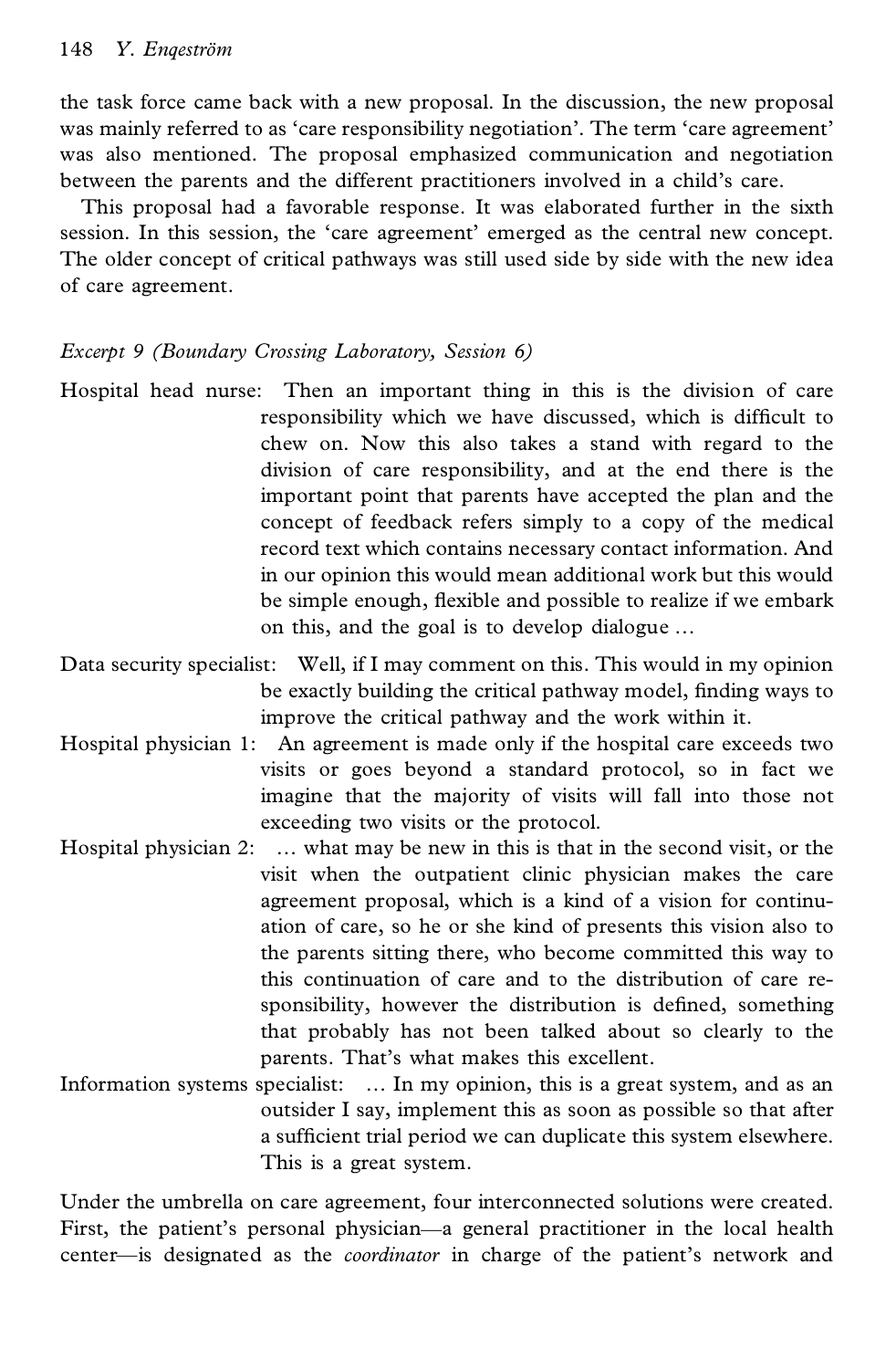

FIG. 8. Conceptual model of the care agreement practice.



#### Interplay of key concepts in the boundary crossing laboratory

FIG. 9. Frequency of mentionings of three key concepts in the sessions of the Boundary Crossing Laboratory.

trajectory of care across institutional boundaries. Secondly, whenever a child be comes a patient of the children's hospital for more than a single visit, the hospital physician and nurse in charge of the child draft a *care agreement* which includes a plan for the patient's care and the division of labor between the different care providers contributing to the care of the child. The draft agreement is given to the child's family and sent to the child's personal health center physician (and when appropriate, to the physicians in charge of the child in other hospitals) for their scrutiny. Thirdly, if one or more of the parties find it necessary, they will have a *care negotiation* (by e-mail, by telephone, or face to face) to formulate a mutually acceptable care agreement. Fourthly, *care feedback*, in the form of a copy of the patient's medical record, is automatically and without delay given or sent to the other parties of the care agreement after the patient's unplanned visit or changes in diagnoses or care plans. Figure 8 depicts a simplified model of the care agreement, produced and used by the practitioners in the Boundary Crossing Laboratory.

The care agreement practice aims at resolving the contradictions depicted in Figure 6 by creating a new instrumentality. This instrumentality, when shared by parents and practitioners across institutional boundaries, is supposed to expand the object of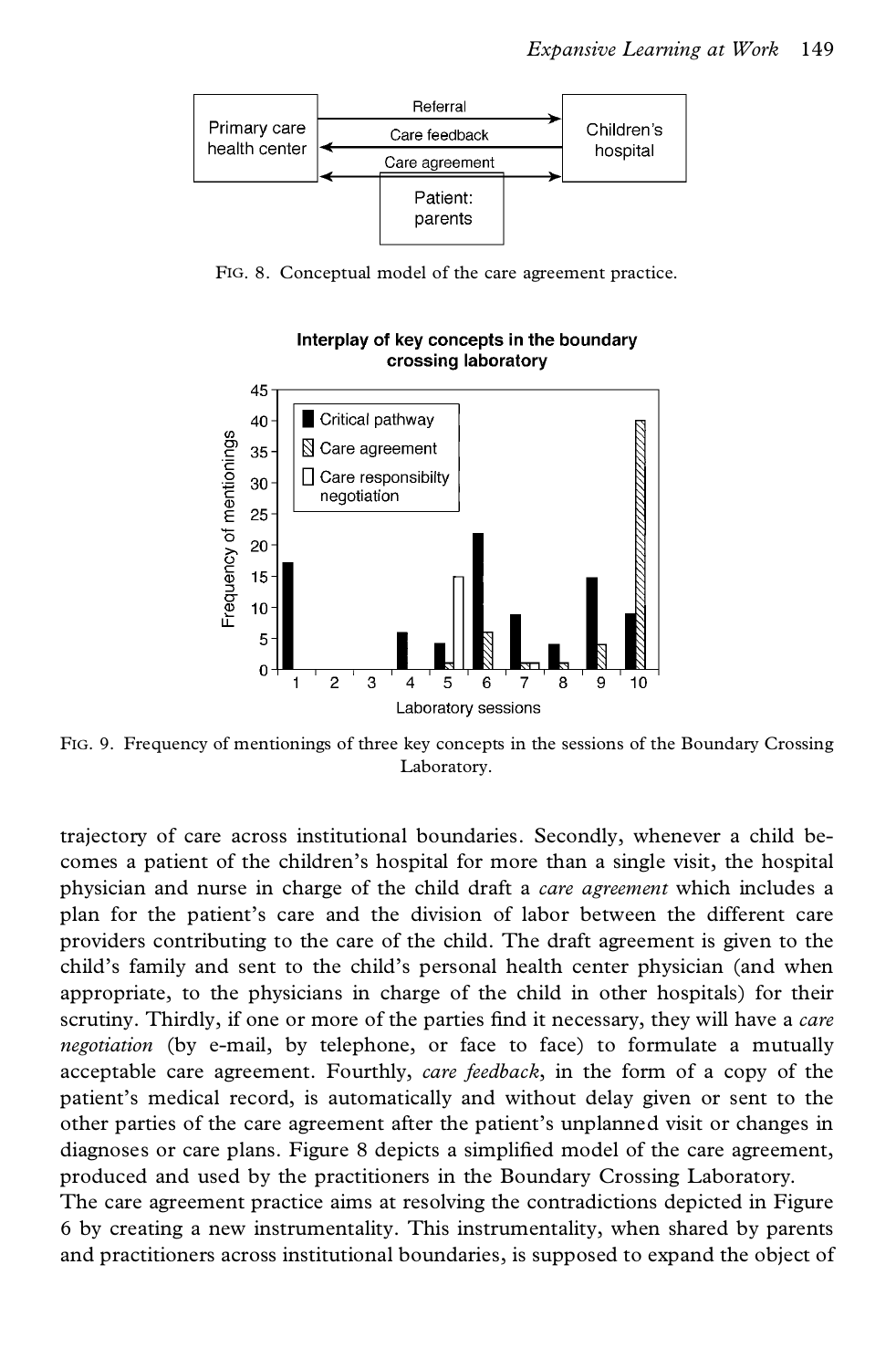their work by opening up the dimension of horizontal, socio-spatial interactions in the patient's evolving network of care, making the parties conceptually aware of and practically responsible for the coordination of multiple parallel medical needs and services in the patient's life. This does not replace but complements and extends the linear and temporal dimension of care. The solution also aims at relieving the pressure coming from the rule of cost-efficiency and the tension between the children's hospital and health centers by eliminating uncoordinated excessive visits and tests and by getting the health center general practitioners involved in making joint care decisions that are acceptable to all parties.

The new instrumentality is supposed to become a germ cell for a new kind of collaborative care, 'knotworking,' in which no single party has a permanent domi nating position and in which no party can evade taking responsibility over the entire care trajectory. The model implies a radical expansion of the object of activity for all parties: from singular illness episodes or care visits to a long-term trajectory (temporal expansion), and from relationships between the patient and a singular practitioner to the joint monitoring of the entire network of care involved with the patient (socio-spatial expansion).

The stepwise emergence of the concept of care agreement in this learning process is captured in Figure 9. The figure depicts the frequency of mentionings of three key concepts—*critical pathway, care responsibility negotiation*, and *care agreement*—in the ten sessions of the Boundary Crossing Laboratory.

Figure 9 tells us that at the beginning of the sessions, the officially adopted concept of critical pathways dominated. In the second and third sessions, the patient cases effectively eliminated the use of such official terminology. As I pointed out above, in session 4 a proposal was presented to test a new feedback procedure. This proposal did not have a conceptual shape and name. It was seen as an attempt to mechanically increase paperwork, and it was rejected. In session 5, a new communi cation- and collaboration-oriented proposal was presented, first referred to as care responsibility negotiation. In session 6, the new proposal was worked out in more detail, now firmly under the title of care agreement.

Still, the new model was discussed in parallel with the older concept of critical pathways. In session 7 (see excerpt 5), these two concepts actually clashed. In sessions 8 and 9, the new concept gained currency, until it was fully accepted in session 10. Still, even in that last session, the notion of critical pathways was taken up again as a contender to the idea of care agreement. The tension-laden coexistence and struggle between the two is far from over.

We may now summarize the answers of the theory of expansive learning to the third question of the matrix (Figure 10).

## **How do They Learn—What are the Key Actions?**

Theories of organizational learning are typically weak in spelling out the specific processes or actions that make the learning process. One of the more interesting attempts to open up this issue is Nonaka and Takeuchi's (1995) framework of cyclic knowledge creation, based on conversions between tacit and explicit knowledge.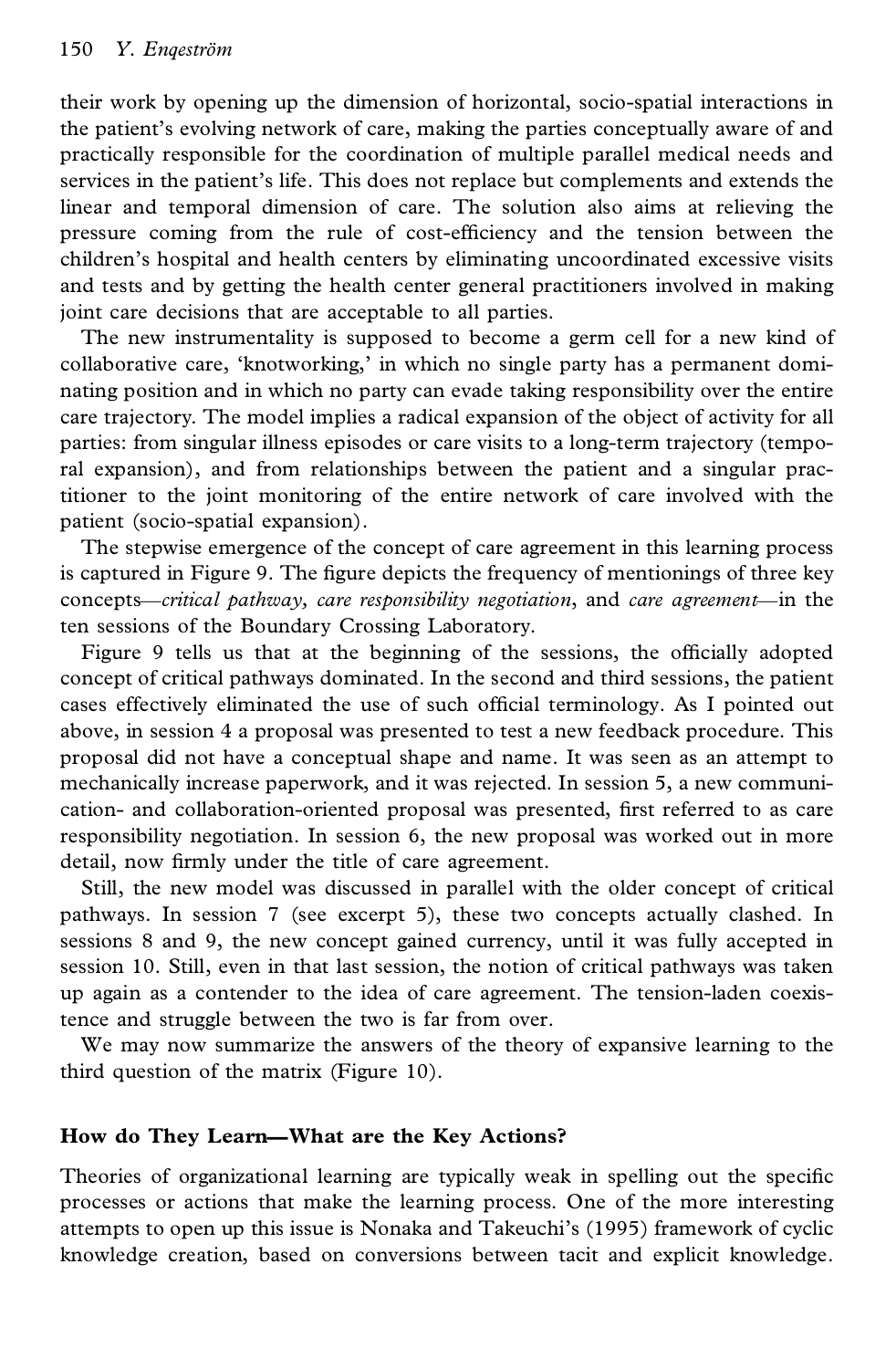

FIG. 10. Answers to the third question.

Their model posits four basic moves in knowledge creation: socialization, externalization, combination, and internalization.

A central problem with Nonaka and Takeuchi's model, and with many other models of organizational learning, is the assumption that the assignment for knowl edge creation is unproblematically given from above. In other words, what is to be created and learned is depicted as a management decision that is outside the bounds of the local process (see Engeström, 1999b). This assumption leads to a model in which the first step consists of smooth, conflict-free socializing, the creation of 'sympathized knowledge' as Nonaka and Takeuchi (1995) call it.

In contrast, a crucial triggering action in the expansive learning process discussed in this paper, as in other analogous processes we have analyzed, is the conflictual *questioning* of the existing standard practice. In the Boundary Crossing Laboratory, this questioning was invoked by the troublesome patient cases, to be defensively rejected time and again. The practitioners did also begin to produce questioning actions in their own voices, a small example being excerpt 2: '… And here I think we now have a pretty obvious issue, we just have to ask whether the patient record is actually sent to the primary care.' This led to deepening *analyses* of the cases, and eventually to sharper and more articulated questioning, exemplified in excerpt 3: 'A chronically ill child who has several illnesses does not necessarily have a clearly defined physician in charge. The care is fragmented. The information is terribly fragmented …'.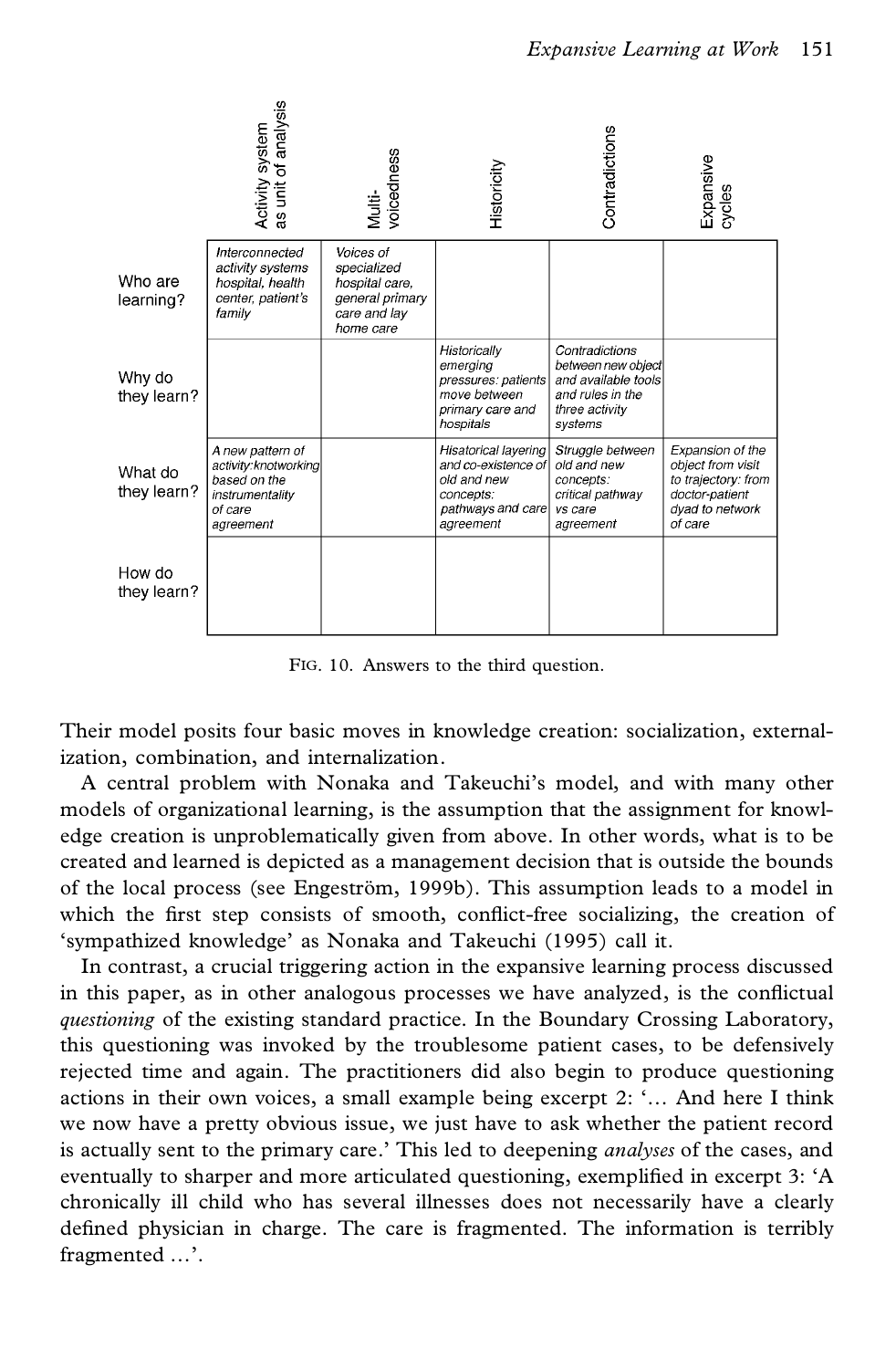

FIG. 11. Strategic learning actions and corresponding contradictions in the cycle of expansive learning.

The analysis of contradictions culminated much later as the conflict between critical pathways (available tool) and patients with multiple illnesses (new object) was articulated in excerpt 5: 'But isn't it quite common that children with allergies have these other problems? So surely they, surely you will plan some sort of a process which guarantees that these children do not belong to many critical path ways but …?'.

Actions of questioning and analysis are aimed at finding and defining problems and contradictions behind them. If the management tries to give a fixed learning assignment from above in this type of process, it is typically rejected (Engeström, 1999b). Out of these debates, a new direction begins to emerge, as seen in excerpt 6: '… What dawned on me concerning B (name of the patient in the case discussed) is, I mean, a central thing … for the mastery of the entire care. How will it be realized and what systems does it require?'.

The third strategic action in expansive learning is *modeling*. Modeling is already involved in the formulation of the framework and results of the analysis of contradictions, and it reaches its fruition in the modeling of the new solution, the new instrumentality, the new pattern of activity. In the Boundary Crossing Laboratory, the first proposal of the project group in session  $4$  was the first attempt at such modeling (see excerpt 7). The critical discussion and rejection of this proposal (excerpt 8) is an example of the action of *examining the new model*. The second, successful proposal, presented in session 5, is again an example of modeling, and the ensuing elaboration is session 6 (excerpt 9) again represents examining the new model.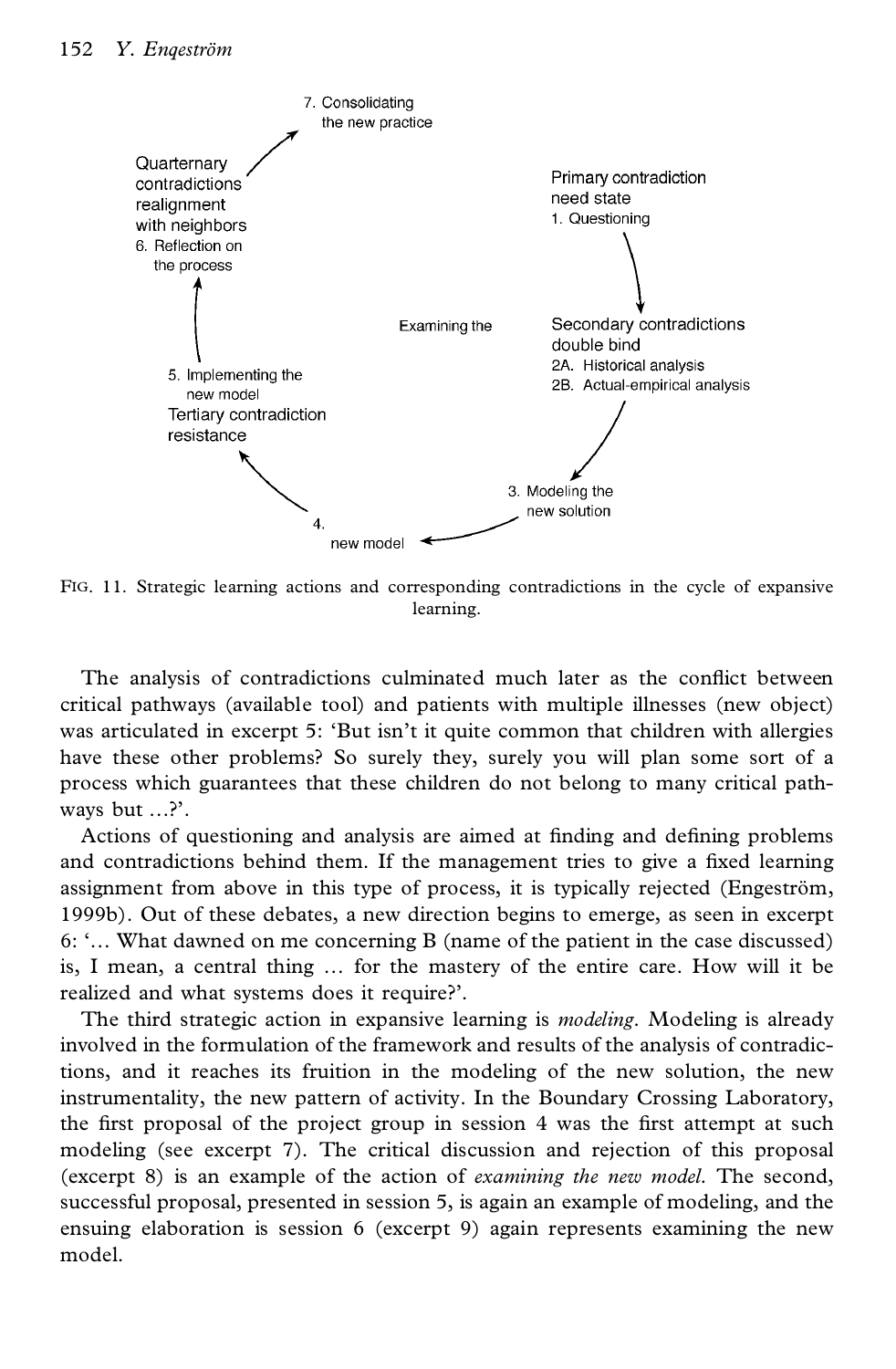

FIG. 12. Answers to the fourth question.

The care agreement model has been implemented in practice since May 1998. The manifold *implementation actions* open up a whole different story of tensions and disturbances between the old and the new practice, a story too large and complex to be entered in this paper (see Engeström *et al.*, 1999; Engeström, in press). The cycle of expansion (Figure 11) is not completed yet. Our research group continues to follow and document the implementation and to feed back intermediate findings to the practitioners.

We may now summarize the answers of the theory of expansive learning to the fourth question—and to all four questions—of the matrix (Figure 12).

## **Conclusion: directionality in learning and development**

We habitually tend to depict learning and development as vertical processes, aimed at elevating humans upward, to higher levels of competence. Rather than simply denounce this view as an outdated relic of enlightenment, I suggest that we construct a complementary perspective, namely that of horizontal or sideways learning and development. The case discussed in this paper provides rich indications of such a complementary dimension.

In particular, the construction of the concept of care agreement (with the related concepts of care responsibility negotiation and knotworking) by the participants of the Boundary Crossing Laboratory is a useful example of developmentally significant sideways learning. In his classic work on concept formation, Vygotsky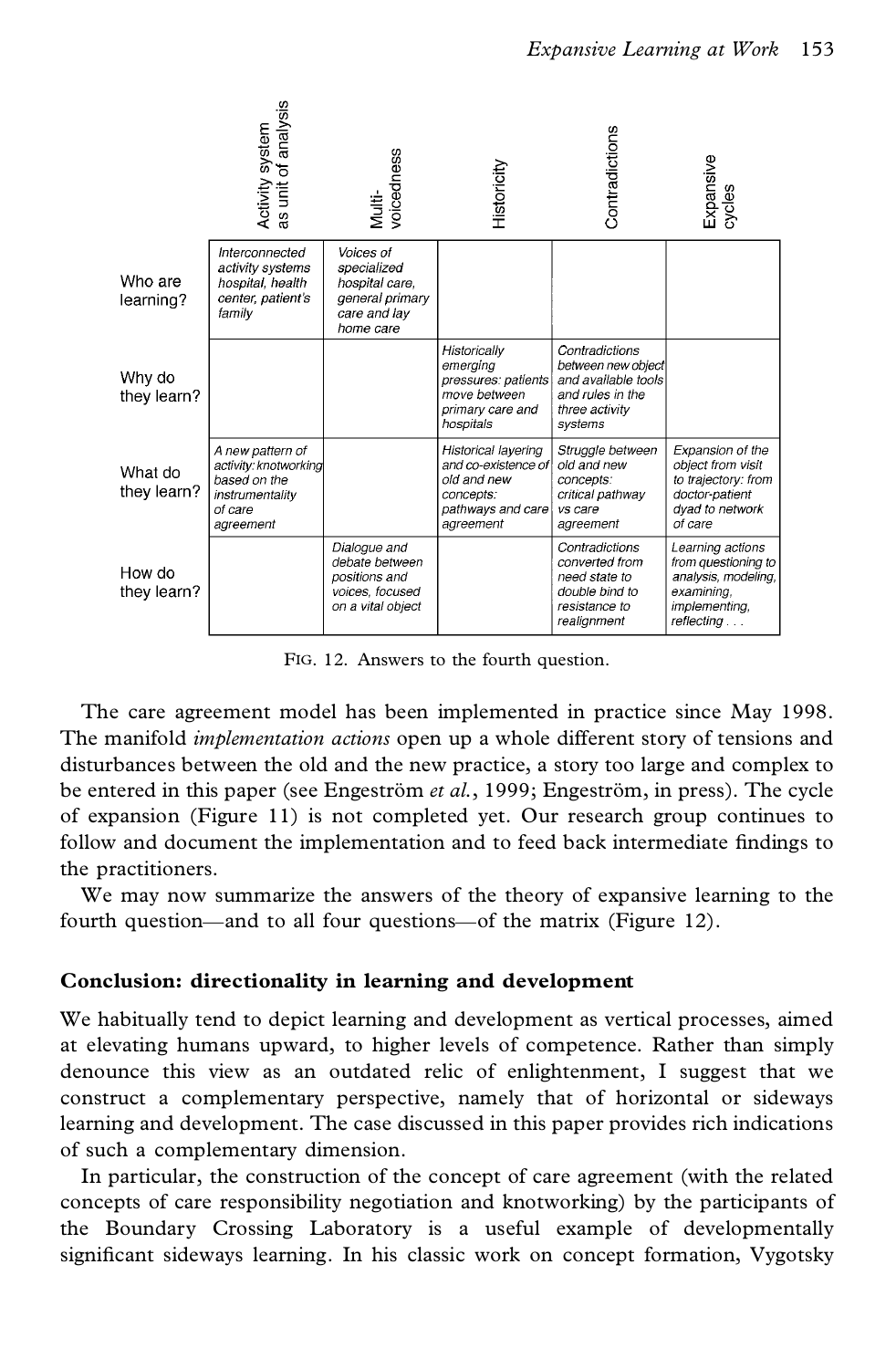

FIG. 13. The basic Vygotskian view of concept formation.



FIG. 14. Expanded view of directionalities in concept formulation.

(1987) basically presented the process as a creative meeting between everyday concepts growing upward and scientific concepts growing downward. While this view opened up a tremendously fertile field of inquiry into the interplay between different types of concepts in learning, it did retain and reproduce the basic singular directionality of vertical movement (Figure 13). Later works by such western scholars as Nelson (1985, 1995) and also by the greatest Russian analyst of learning, V. V. Davydov (1990), enriched and expanded Vygotsky's ideas, but the issue of directionality remained intact.

How does this image correspond to the data on expansive learning in the Boundary Crossing Laboratory? Concept formation in the laboratory sessions started out with the 'scientific concept' proposed by the management: *critical pathways*. Instead of identifiable everyday concepts, it was met and confronted by our videotaped cases and live parents, telling about children with *multiple illnesses and fragmented care*. The meeting was uneasy, if not outright conflictual.

What followed was a sideways move. Instead of trying to merge the possibly incompatible worlds of the 'scientific concept' of critical pathways and the everyday experience of the patients, a group of practitioners presented a series of alternative conceptualizations. This sideways move started with the poorly articulated idea of *automatic feedback* on every patient visit from the hospital to the primary care health center. This attempt at formulating a new deliberate concept was rejected 'from below', using the experiential threat of *excessive paperwork* as the main conceptual argument.

The proponents of the new idea did not give up. They initiated another sideways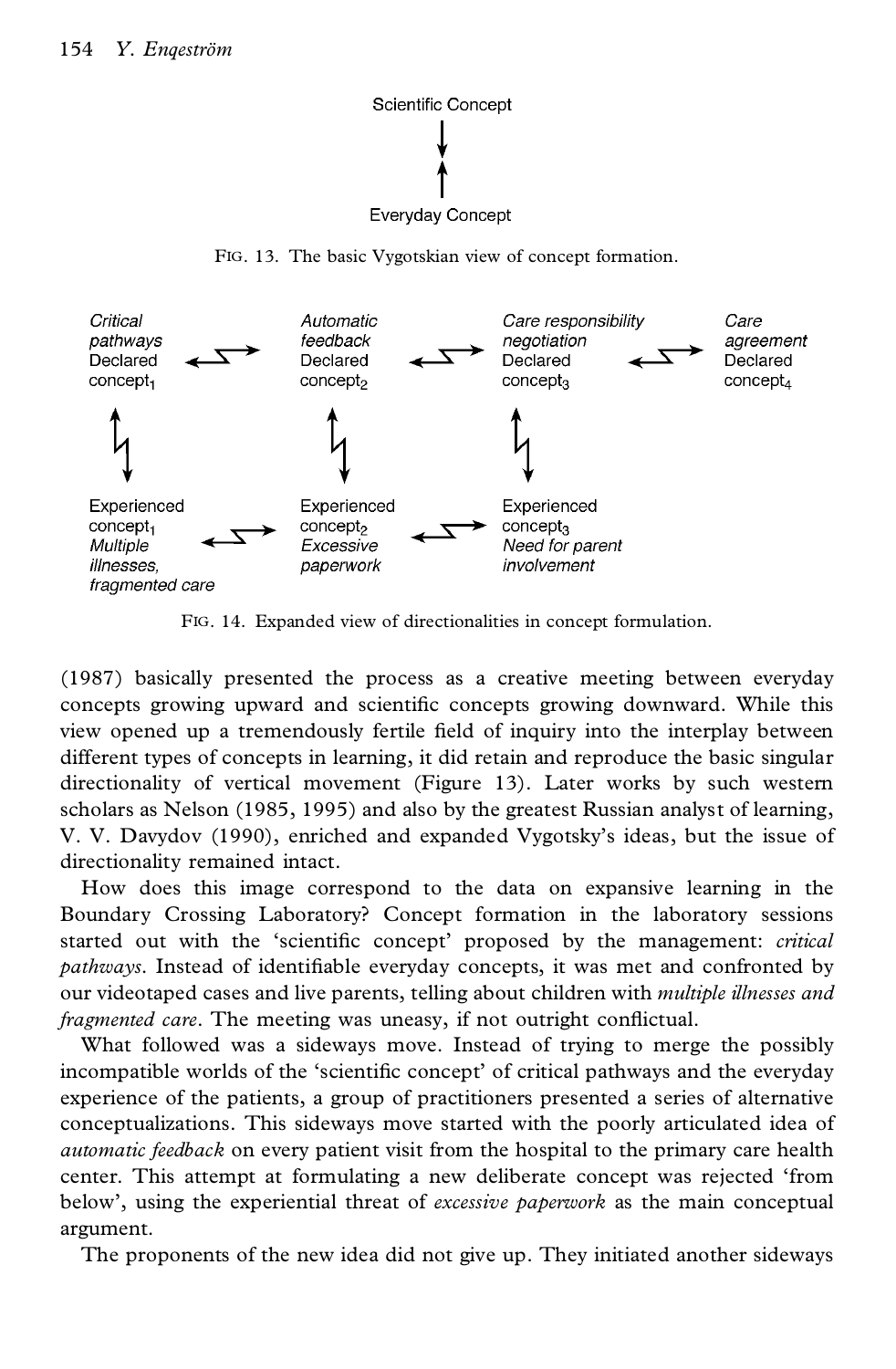move and proposed a new concept: *care responsibility negotiation*. This was met more favorably. The practitioners used their experiences of the need for *parent involvement* (see excerpt  $9$ ) to elaborate, refine and concretize the concept. This led to yet another sideways move: the formulation of the concept of care agreement. Since the spring of 1998, through their actions of implementing this concept in practice, practitioners and parents have accumulated experiences to challenge and transform this concept again in new sideways moves.

#### **References**

- BAKHTIN, M.M. (1981) *The Dialogic Imagination: Four Essays by M. M. Bakhtin*. Edited by M. HOLQUIST (Austin, TX, University of Texas Press).
- BAKHTIN, M.M. (1986) *Speech Genres and Other Late Essays* (Austin, TX, University of Texas Press).
- BATESON, G. (1972) *Steps to an Ecology of Mind* (New York, Ballantine Books).
- BRATUS, B.S. & LISHIN, O.V. (1983) Laws of the development of activity and problems in the psychological and pedagogical shaping of the personality, *Soviet Psychology*, 21(1), pp. 38–50.
- CHAIKLIN, S., HEDEGAARD, M. & JENSEN, U.J. (Eds) (1999) *Activity Theory and Social Practice* (Aarhus, Aarhus University Press).
- COLE, M. (1988) Cross-cultural research in the sociohistorical tradition, *Human Development*, 31(3), pp. 137–151.
- DAVYDOV, V.V. (1990) *Types of Generalization in Instruction: Logical and psychological problems in the structuring of school curricula* (Reston, National Council of Teachers of Mathematics).
- ENGELSTED, N., HEDEGAARD, M., KARPATSCHOF, B. & MORTENSEN, A. (Eds) (1993) *The Societal Subject* (Aarhus, Aarhus University Press).
- ENGESTRÖM, R. (1995) Voice as communicative action, *Mind, Culture, and Activity*, 2(3), pp. 192–214.
- ENGESTRO¨ M, Y. (1987) *Learning by Expanding: an activity-theoretical approach to developmental research* (Helsinki, Orienta-Konsultit).
- ENGESTRÖM, Y. (1993) Developmental studies on work as a testbench of activity theory, in: S. CHAIKLIN & J. LAVE (Eds) *Understanding Practice: perspectives on activity and context*. (Cambridge, Cambridge University Press).
- ENGESTRÖM, Y. (1995) Objects, contradictions and collaboration in medical cognition: an activity-theoretical perspective, *Arti cial Intelligence in Medicine*, 7(5), pp. 395–412.
- ENGESTRO¨ M, Y. (1996) Developmental work research as educational research, *Nordisk Pedagogik: Journal of Nordic Educational Research*, 16(5), pp. 131–143.
- ENGESTRÖM, Y. (1999a) Activity theory and individual and social transformation, in: Y. EN-GESTRÖM, R. MIETTINEN & R-L. PUNAMÄKI (Eds) Perspectives on Activity Theory (Cambridge, Cambridge University Press).
- ENGESTRÖM, Y. (1999b) Innovative learning in work teams: analyzing cycles of knowledge creation in practice, in: Y. ENGESTRÖM, R. MIETTINEN & R-L. PUNAMÄKI (Eds) *Perspectives on Activity Theory* (Cambridge, Cambridge University Press).
- ENGESTRÖM, Y. (2000) Making expansive decisions: an activity-theoretical study of practitioners building collaborative medical care for children, in: K. M. ALLWOOD & M. SELART (Eds) *Creative Decision Making in the Social World* (Amsterdam, Kluwer).
- ENGESTRÖM, Y., ENGESTRÖM, R. & KÄRKKÄINEN, M. (1995) Polycontextuality and boundary crossing in expert cognition: learning and problem solving in complex work activities, *Learning and Instruction*, 5(4), pp. 319–336.
- ENGESTRÖM, Y. & ESCALANTE, V. (1996) Mundane tool or object of affection? The rise and fall of the Postal Buddy, in: B.A. NARDI (Ed.) *Context and Consciousness: Activity Theory and Human-Computer Interaction* (Cambridge, The MIT Press).